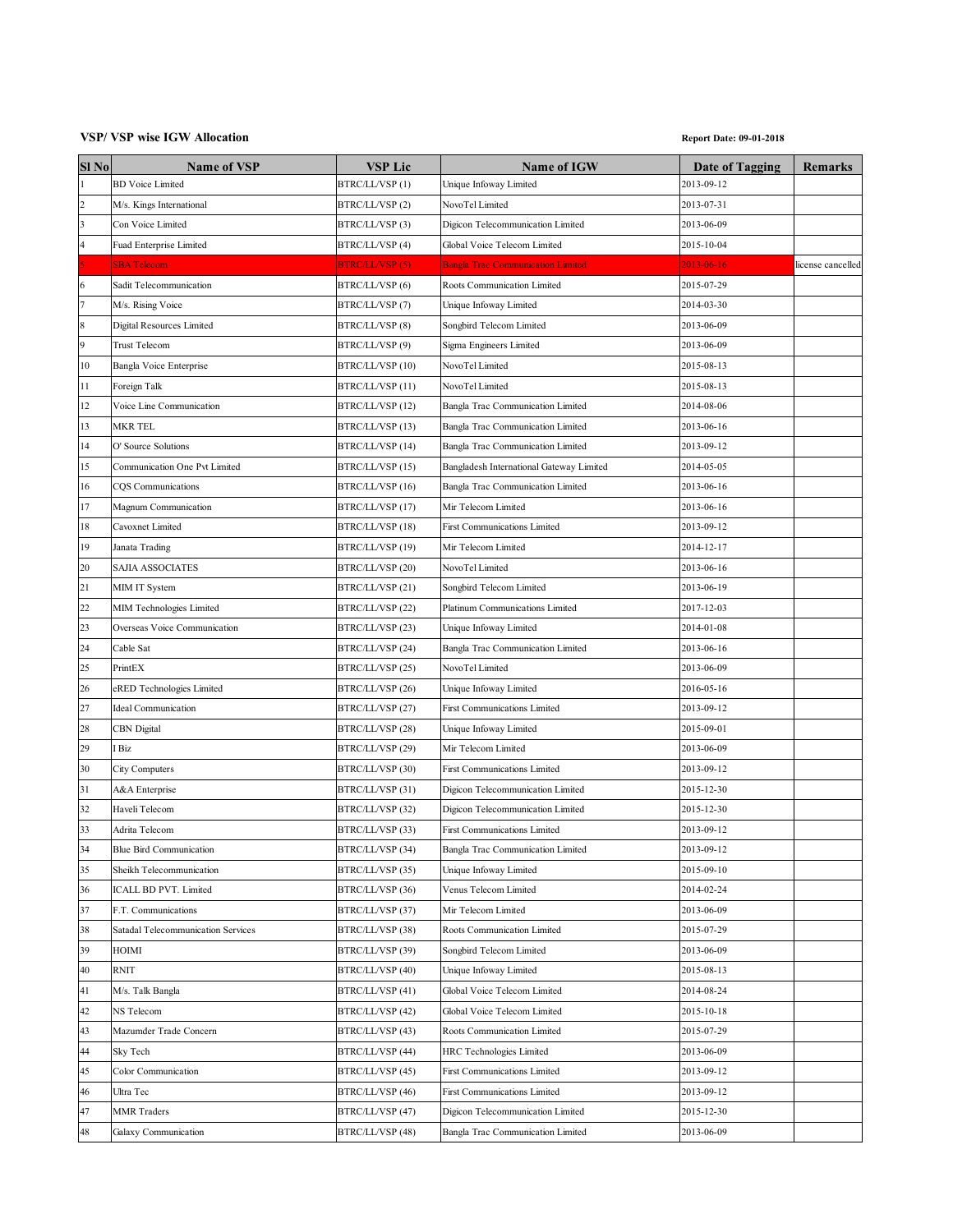| 49  | Delta Communication          | BTRC/LL/VSP (49)  | Bangla Trac Communication Limited      | 2013-06-16 |  |
|-----|------------------------------|-------------------|----------------------------------------|------------|--|
| 50  | Sirazum Munira               | BTRC/LL/VSP (50)  | HRC Technologies Limited               | 2013-06-09 |  |
| 51  | Globecom Communications      | BTRC/LL/VSP (51)  | Venus Telecom Limited                  | 2017-12-03 |  |
| 52  | Raiqa Info Tech              | BTRC/LL/VSP (52)  | Mir Telecom Limited                    | 2015-07-29 |  |
| 53  | Voice Link Communication     | BTRC/LL/VSP (53)  | Mir Telecom Limited                    | 2013-06-09 |  |
| 54  | Arpon Communication Limited  | BTRC/LL/VSP (54)  | Global Voice Telecom Limited           | 2015-11-12 |  |
| 55  | March Telecom                | BTRC/LL/VSP (55)  | NovoTel Limited                        | 2013-07-18 |  |
| 56  | A Tel Communications         | BTRC/LL/VSP (56)  | Mir Telecom Limited                    | 2014-08-06 |  |
| 57  | Kazi Engineers Limited       | BTRC/LL/VSP (57)  | NovoTel Limited                        | 2014-03-30 |  |
| 58  | Satter Enterprise            | BTRC/LL/VSP (58)  | Unique Infoway Limited                 | 2014-05-05 |  |
| 59  | DreamLine Communications     | BTRC/LL/VSP (59)  | NovoTel Limited                        | 2013-06-09 |  |
| 60  | YM Trade Connection          | BTRC/LL/VSP (60)  | Digicon Telecommunication Limited      | 2015-12-20 |  |
| 61  | Four Plus Trading            | BTRC/LL/VSP (61)  | Bangla Tel Limited                     | 2013-11-28 |  |
| 62  | Kabir Enterprise             | BTRC/LL/VSP (62)  | Unique Infoway Limited                 | 2014-05-05 |  |
| 63  | Doll International           | BTRC/LL/VSP (63)  | Songbird Telecom Limited               | 2014-02-13 |  |
| 64  | Ruhan Interprise             | BTRC/LL/VSP (65)  | Unique Infoway Limited                 | 2014-04-20 |  |
| 65  | ROHM & HASS Enterprise       | BTRC/LL/VSP (66)  | Unique Infoway Limited                 | 2014-04-20 |  |
| 66  | Moon Telecom                 | BTRC/LL/VSP (67)  | Songbird Telecom Limited               | 2013-06-09 |  |
| 67  | G.S Enterprise               | BTRC/LL/VSP (68)  | NovoTel Limited                        | 2013-06-09 |  |
| 68  | <b>EMPOWER TECHNOLGY</b>     | BTRC/LL/VSP (69)  | Sigma Engineers Limited                | 2015-02-16 |  |
| 69  | COMPUTER JAGAT               | BTRC/LL/VSP (70)  | Bangla Tel Limited                     | 2013-06-09 |  |
| 70  | Pythagoras Solution          | BTRC/LL/VSP (71)  | Mir Telecom Limited                    | 2015-07-29 |  |
| 71  | Yasmin Telecom               | BTRC/LL/VSP (72)  | NovoTel Limited                        | 2013-06-16 |  |
| 72  | Nik Communication            | BTRC/LL/VSP (73)  | Bangla Tel Limited                     | 2013-06-16 |  |
| 73  | C-Net Communication          | BTRC/LL/VSP (74)  | Mir Telecom Limited                    | 2013-06-16 |  |
| 74  | Smart Voice Telecom          | BTRC/LL/VSP (75)  | Bangla Trac Communication Limited      | 2015-08-13 |  |
| 75  | Rajatel                      | BTRC/LL/VSP (76)  | NovoTel Limited                        | 2013-06-16 |  |
| 76  | MOMO Enterprise              | BTRC/LL/VSP (77)  | Sigma Engineers Limited                | 2015-02-16 |  |
| 77  | Telecom & Technology         | BTRC/LL/VSP (78)  | NovoTel Limited                        | 2013-06-16 |  |
| 78  | <b>Base Fashions Limited</b> | BTRC/LL/VSP (79)  | NovoTel Limited                        | 2013-06-09 |  |
| 79  | Angkon Communication         | BTRC/LL/VSP (80)  | Sigma Engineers Limited                | 2015-02-16 |  |
| 80  | B.M.S.S. International       | BTRC/LL/VSP (81)  | Unique Infoway Limited                 | 2015-08-13 |  |
| 81  | <b>BANGLA VOICE</b>          | BTRC/LL/VSP (82)  | <b>First Communications Limited</b>    | 2013-09-12 |  |
| 82  | Zayantex Limited             | BTRC/LL/VSP (83)  | NovoTel Limited                        | 2013-06-09 |  |
| 83  | Sycorax Technology           | BTRC/LL/VSP (84)  | NovoTel Limited                        | 2014-04-08 |  |
| 84  | Solution 9 Limited           | BTRC/LL/VSP (85)  | NovoTel Limited                        | 2014-04-08 |  |
| 85  | Soft People                  | BTRC/LL/VSP (86)  | Bangla Trac Communication Limited      | 2014-06-15 |  |
| 86  | Mowna Optical Fiber Network  | BTRC/LL/VSP (87)  | NovoTel Limited                        | 2014-04-08 |  |
| 87  | Jahin Telecom                | BTRC/LL/VSP (88)  | Bangla Trac Communication Limited      | 2015-09-10 |  |
| 88  | Nadi Travels International   | BTRC/LL/VSP (89)  | Apple GlobalTel Communications Limited | 2014-10-14 |  |
| 89  | Padda Telecom                | BTRC/LL/VSP (90)  | Digicon Telecommunication Limited      | 2014-04-08 |  |
| 90  | Alhak Sheba Traders          | BTRC/LL/VSP (91)  | Roots Communication Limited            | 2015-07-29 |  |
| 91  | Rafiq Telecom                | BTRC/LL/VSP (92)  | <b>First Communications Limited</b>    | 2013-09-12 |  |
| 92  | Dighi Telecom                | BTRC/LL/VSP (93)  | Digicon Telecommunication Limited      | 2014-04-08 |  |
| 93  | NNN Telecom                  | BTRC/LL/VSP (94)  | Cel Telecom Limited                    | 2016-05-16 |  |
| 94  | Madhurja Telecom             | BTRC/LL/VSP (95)  | Digicon Telecommunication Limited      | 2014-04-08 |  |
| 95  | Sun Tel Voice Communication  | BTRC/LL/VSP (96)  | NovoTel Limited                        | 2015-07-29 |  |
| 96  | Friends Telecom              | BTRC/LL/VSP (97)  | Global Voice Telecom Limited           | 2014-02-24 |  |
| 97  | Mysha Traders                | BTRC/LL/VSP (98)  | Digicon Telecommunication Limited      | 2013-07-18 |  |
| 98  | Israt Telecom                | BTRC/LL/VSP (99)  | Unique Infoway Limited                 | 2015-10-04 |  |
| 99  | Niloy Traders                | BTRC/LL/VSP (100) | Cel Telecom Limited                    | 2013-09-12 |  |
| 100 | Sas Com International        | BTRC/LL/VSP (101) | Unique Infoway Limited                 | 2014-01-08 |  |
|     |                              |                   |                                        |            |  |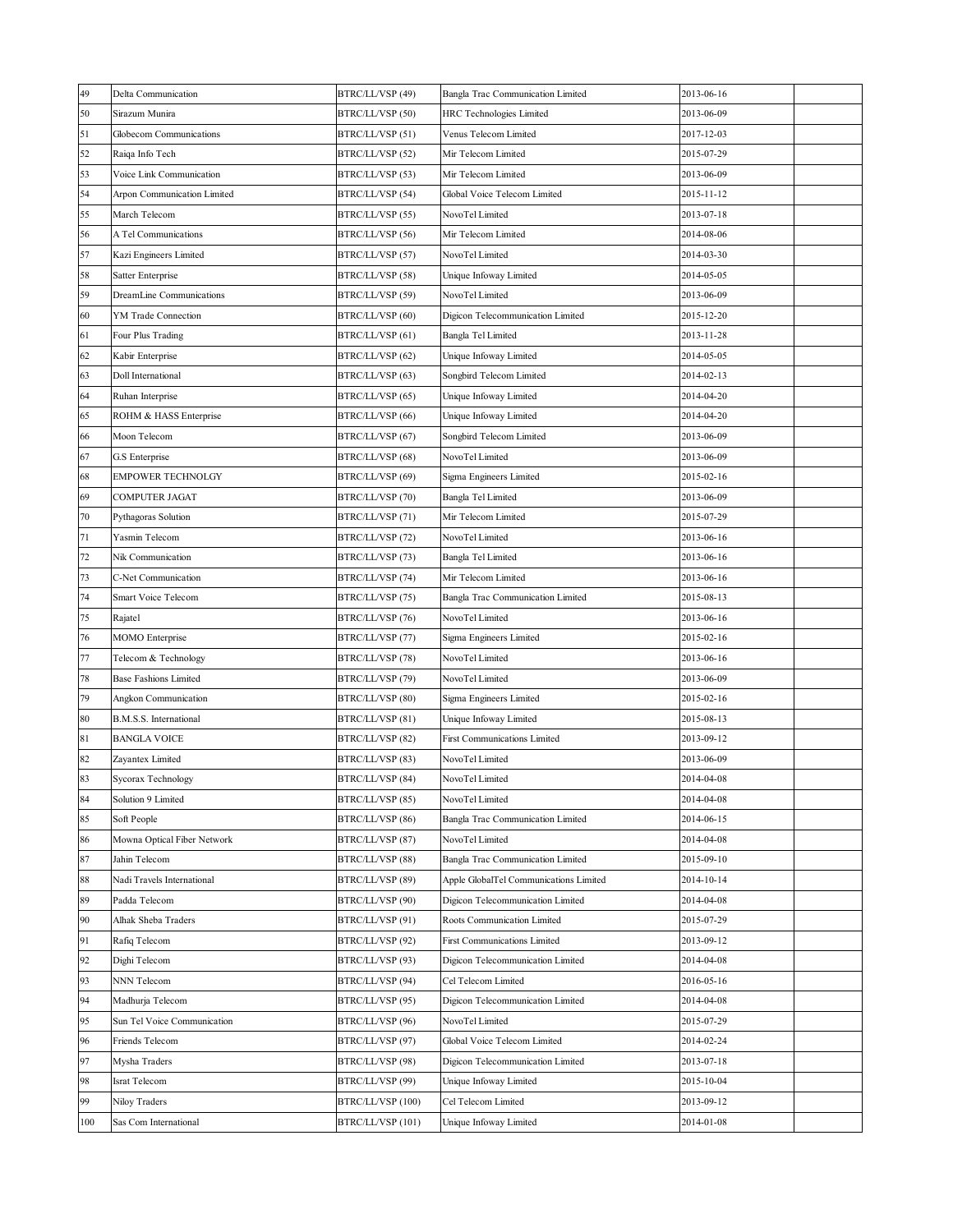| 101 | Pankowri Telecom                         | BTRC/LL/VSP (102) | Digicon Telecommunication Limited   | 2014-04-08 |  |
|-----|------------------------------------------|-------------------|-------------------------------------|------------|--|
| 102 | Nahiyan Telecommunication                | BTRC/LL/VSP (103) | Cel Telecom Limited                 | 2013-09-12 |  |
| 103 | S.S. Enterprise                          | BTRC/LL/VSP (104) | Digicon Telecommunication Limited   | 2013-06-24 |  |
| 104 | South Bengal Telecom                     | BTRC/LL/VSP (105) | Roots Communication Limited         | 2015-09-01 |  |
| 105 | M.S. Enterprise                          | BTRC/LL/VSP (106) | Bangla Trac Communication Limited   | 2015-09-01 |  |
| 106 | S2 Communication                         | BTRC/LL/VSP (107) | Bangla Tel Limited                  | 2013-06-16 |  |
| 107 | Orin Tel                                 | BTRC/LL/VSP (108) | Sigma Engineers Limited             | 2015-02-16 |  |
| 108 | S.S. Enterprise                          | BTRC/LL/VSP (109) | Sigma Engineers Limited             | 2014-04-20 |  |
| 109 | MK ENTERPRISE                            | BTRC/LL/VSP (110) | Digicon Telecommunication Limited   | 2013-06-09 |  |
| 110 | Voice Tel Info Tech                      | BTRC/LL/VSP (111) | Mir Telecom Limited                 | 2014-03-30 |  |
| 111 | Moupriya International Limited           | BTRC/LL/VSP (112) | Sigma Engineers Limited             | 2013-06-09 |  |
| 112 | Fahad Communication                      | BTRC/LL/VSP (113) | Cel Telecom Limited                 | 2013-09-12 |  |
| 113 | Skynet Tel                               | BTRC/LL/VSP (114) | Digicon Telecommunication Limited   | 2013-06-09 |  |
| 114 | Jojon Gondha                             | BTRC/LL/VSP (115) | Digicon Telecommunication Limited   | 2014-08-06 |  |
| 115 | S. S. Traders                            | BTRC/LL/VSP (116) | Venus Telecom Limited               | 2016-03-01 |  |
| 116 | ARP SYSTEMS                              | BTRC/LL/VSP (117) | Digicon Telecommunication Limited   | 2013-06-09 |  |
| 117 | <b>KRC</b> Technologies                  | BTRC/LL/VSP (118) | HRC Technologies Limited            | 2017-07-23 |  |
| 118 | Gemstone Systems                         | BTRC/LL/VSP (120) | Bangla Trac Communication Limited   | 2013-06-09 |  |
| 119 | Shampritee Telecom                       | BTRC/LL/VSP (121) | Cel Telecom Limited                 | 2013-09-12 |  |
| 120 | IS Pros Limited                          | BTRC/LL/VSP (122) | Cel Telecom Limited                 | 2015-10-04 |  |
| 121 | Multi Commodities Limited                | BTRC/LL/VSP (123) | <b>First Communications Limited</b> | 2015-07-29 |  |
| 122 | SUMMER CNG AND CONVERSATION Limited      | BTRC/LL/VSP (124) | Digicon Telecommunication Limited   | 2013-06-09 |  |
| 123 | Fasion Offset Press Limited              | BTRC/LL/VSP (125) | Ranks Telecom Limited               | 2013-07-18 |  |
| 124 | Ahsan Akhter Traders                     | BTRC/LL/VSP (126) | Global Voice Telecom Limited        | 2015-10-27 |  |
| 125 | <b>INUIT</b>                             | BTRC/LL/VSP (127) | HRC Technologies Limited            | 2017-07-23 |  |
| 126 | Saher Tel                                | BTRC/LL/VSP (128) | Unique Infoway Limited              | 2017-03-29 |  |
| 127 | DART TECHNOLOGIES & CONSULTANCY Limited  | BTRC/LL/VSP (129) | Roots Communication Limited         | 2017-01-01 |  |
| 128 | DataNet System Network Limited           | BTRC/LL/VSP (130) | Cel Telecom Limited                 | 2017-07-23 |  |
| 129 | Legacy System                            | BTRC/LL/VSP (131) | Bangla Trac Communication Limited   | 2013-06-16 |  |
| 130 | Al Amin Trade Center                     | BTRC/LL/VSP (132) | Bangla Trac Communication Limited   | 2014-08-06 |  |
| 131 | Nadi Enterprise                          | BTRC/LL/VSP (133) | Sigma Engineers Limited             | 2015-02-16 |  |
| 132 | Youth Enterprise                         | BTRC/LL/VSP (134) | Digicon Telecommunication Limited   | 2017-03-29 |  |
| 133 | Clear Voice System                       | BTRC/LL/VSP (135) | Bangla Trac Communication Limited   | 2014-08-06 |  |
| 134 | M/s. Rehana Packaging                    | BTRC/LL/VSP (136) | <b>First Communications Limited</b> | 2015-11-29 |  |
| 135 | ORIOLE VOICE ENTERPRISE                  | BTRC/LL/VSP (137) | Digicon Telecommunication Limited   | 2013-06-09 |  |
| 136 | AMIGO Associates                         | BTRC/LL/VSP (138) | Unique Infoway Limited              | 2015-09-01 |  |
| 137 | M/s. A. A. Traders                       | BTRC/LL/VSP (139) | Sigma Engineers Limited             | 2013-11-28 |  |
| 138 | M/s. Inan Enterprise                     | BTRC/LL/VSP (140) | Bangla Trac Communication Limited   | 2015-09-01 |  |
| 139 | Global Trade                             | BTRC/LL/VSP (141) | Bangla Tel Limited                  | 2016-01-14 |  |
| 140 | Wonderland IT Solutions                  | BTRC/LL/VSP (142) | Global Voice Telecom Limited        | 2015-10-04 |  |
| 141 | Classic Communication                    | BTRC/LL/VSP (143) | Bangla Trac Communication Limited   | 2013-06-09 |  |
| 142 | Cosmos Dritribution                      | BTRC/LL/VSP (144) | Bangla Trac Communication Limited   | 2014-08-06 |  |
| 143 | M/s. J. K. Enterprise                    | BTRC/LL/VSP (145) | Roots Communication Limited         | 2013-06-09 |  |
| 144 | Sazim Enterprise                         | BTRC/LL/VSP (146) | Cel Telecom Limited                 | 2013-09-12 |  |
| 145 | Zamini Communication                     | BTRC/LL/VSP (147) | Bangla Trac Communication Limited   | 2013-06-09 |  |
| 146 | Advance Telecommunications Company       | BTRC/LL/VSP (148) | HRC Technologies Limited            | 2013-06-09 |  |
| 147 | Laila Shafiq Trading Corporation Limited | BTRC/LL/VSP (149) | Mir Telecom Limited                 | 2013-06-09 |  |
| 148 | Prime Telecommunications Company         | BTRC/LL/VSP (150) | HRC Technologies Limited            | 2013-06-09 |  |
| 149 | E Plus Telecom                           | BTRC/LL/VSP (151) | HRC Technologies Limited            | 2013-06-09 |  |
| 150 | Avalon System                            | BTRC/LL/VSP (152) | Bangla Trac Communication Limited   | 2013-06-09 |  |
| 151 | Zara Zaman Technology                    | BTRC/LL/VSP (153) | Digicon Telecommunication Limited   | 2015-12-30 |  |
| 152 | Air Voice Communication                  | BTRC/LL/VSP (154) | HRC Technologies Limited            | 2013-06-09 |  |
|     |                                          |                   |                                     |            |  |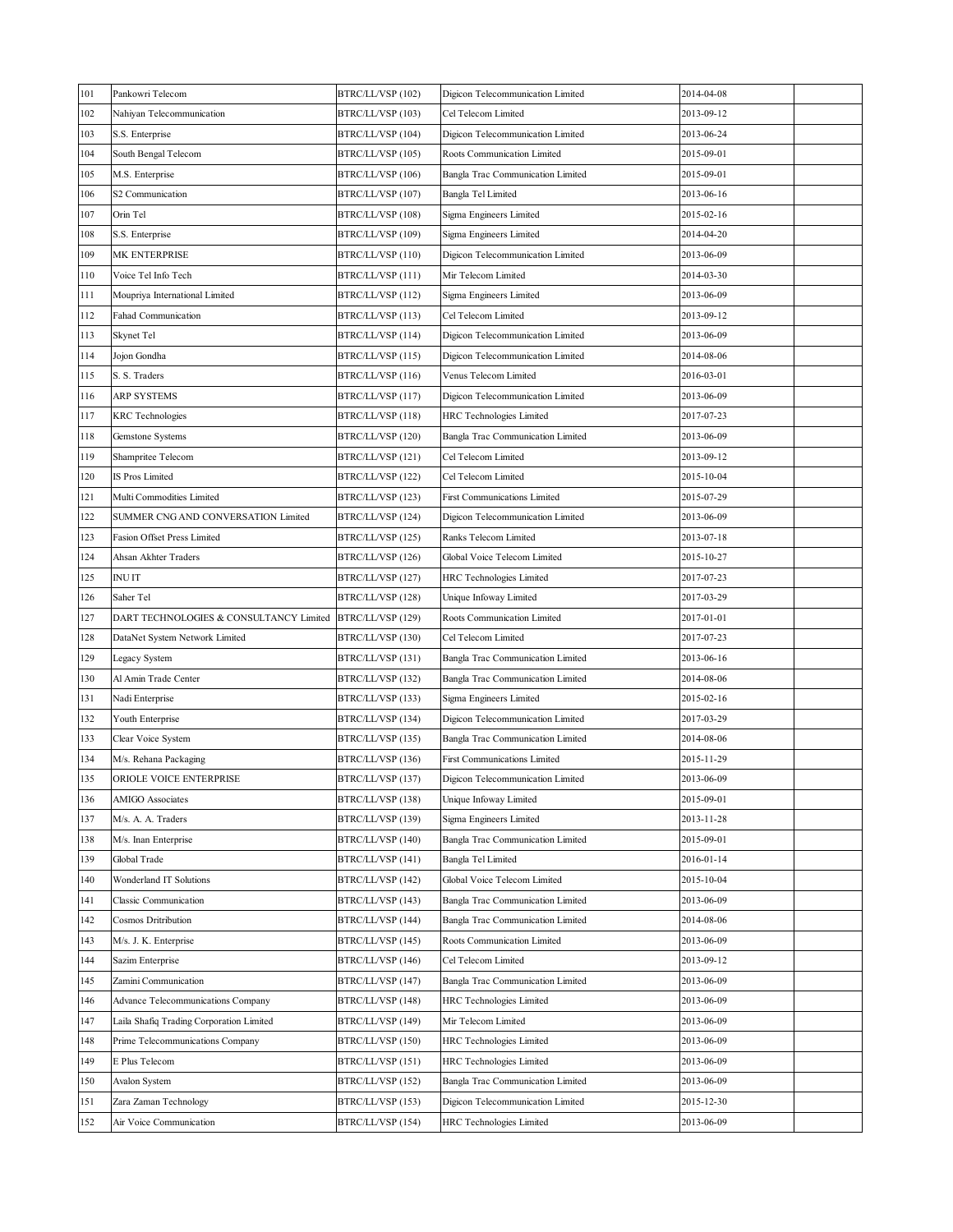| 153 | Prizom Communications             | BTRC/LL/VSP (155) | Bangla Trac Communication Limited   | 2013-09-12 |
|-----|-----------------------------------|-------------------|-------------------------------------|------------|
| 154 | BTEL COMMUNICATION                | BTRC/LL/VSP (156) | Bangla Trac Communication Limited   | 2013-06-09 |
| 155 | Speed Communications              | BTRC/LL/VSP (157) | Mir Telecom Limited                 | 2013-06-09 |
| 156 | Rajen Telecom                     | BTRC/LL/VSP (158) | Cel Telecom Limited                 | 2013-09-12 |
| 157 | HS International                  | BTRC/LL/VSP (159) | NovoTel Limited                     | 2013-06-16 |
| 158 | Digicom Technologies              | BTRC/LL/VSP (160) | Roots Communication Limited         | 2014-03-30 |
| 159 | Multilink International           | BTRC/LL/VSP (161) | Unique Infoway Limited              | 2015-07-29 |
| 160 | Nexus Communication               | BTRC/LL/VSP (162) | Bangla Trac Communication Limited   | 2014-08-06 |
| 161 | Omega Tele Systems                | BTRC/LL/VSP (163) | Bangla Trac Communication Limited   | 2014-08-06 |
| 162 | Z&Z International                 | BTRC/LL/VSP (164) | <b>First Communications Limited</b> | 2015-11-29 |
| 163 | Cactus Communication              | BTRC/LL/VSP (165) | Bangla Trac Communication Limited   | 2013-06-09 |
| 164 | Global Dot Net                    | BTRC/LL/VSP (166) | Unique Infoway Limited              | 2014-07-24 |
| 165 | Echo Voice System                 | BTRC/LL/VSP (167) | Bangla Trac Communication Limited   | 2013-10-30 |
| 166 | Rijvi Enterprise                  | BTRC/LL/VSP (168) | Sigma Engineers Limited             | 2018-01-09 |
| 167 | Dynasty Communication             | BTRC/LL/VSP (169) | Bangla Trac Communication Limited   | 2014-08-06 |
| 168 | Creaton Construction & Consultant | BTRC/LL/VSP (170) | NovoTel Limited                     | 2015-07-29 |
| 169 | Omni Tech Systems                 | BTRC/LL/VSP (171) | Bangla Trac Communication Limited   | 2013-06-09 |
| 170 | TUNE NET COMMUNICATION            | BTRC/LL/VSP (172) | Bangla Trac Communication Limited   | 2013-06-09 |
| 171 | TELECOM WORKS                     | BTRC/LL/VSP (173) | Bangla Trac Communication Limited   | 2013-06-16 |
| 172 | Uni Tele Hub                      | BTRC/LL/VSP (174) | Mir Telecom Limited                 | 2013-06-09 |
| 173 | VOX LINE COMMUNICATION            | BTRC/LL/VSP (175) | Bangla Trac Communication Limited   | 2014-08-06 |
| 174 | ASIA COMMUNICATION                | BTRC/LL/VSP (176) | Bangla Trac Communication Limited   | 2013-06-09 |
| 175 | Shamayel Enterprise               | BTRC/LL/VSP (177) | Roots Communication Limited         | 2015-07-29 |
| 176 | Rainbow Telecom                   | BTRC/LL/VSP (178) | Bangla Trac Communication Limited   | 2013-06-09 |
| 177 | PMB Communication Limited         | BTRC/LL/VSP (179) | Venus Telecom Limited               | 2017-05-11 |
| 178 | Diplomat Distributions            | BTRC/LL/VSP (180) | Digicon Telecommunication Limited   | 2013-06-09 |
| 179 | Diplomat Plastic Limited          | BTRC/LL/VSP (181) | Digicon Telecommunication Limited   | 2013-06-09 |
| 180 | Nice Trade                        | BTRC/LL/VSP (182) | Unique Infoway Limited              | 2015-08-13 |
| 181 | Abacus Communication              | BTRC/LL/VSP (183) | Bangla Trac Communication Limited   | 2013-06-09 |
| 182 | REB Tel Communication             | BTRC/LL/VSP (184) | Bangla Trac Communication Limited   | 2014-08-06 |
| 183 | Mega Voice System                 | BTRC/LL/VSP (185) | Mir Telecom Limited                 | 2013-06-16 |
| 184 | Monalisa                          | BTRC/LL/VSP (186) | Roots Communication Limited         | 2015-10-27 |
| 185 | Islam Telecom                     | BTRC/LL/VSP (187) | Roots Communication Limited         | 2017-09-05 |
| 186 | M/s. Raihan & Brothers            | BTRC/LL/VSP (188) | Digicon Telecommunication Limited   | 2015-11-29 |
| 187 | ABID TELECOMMUNICATION CENTER     | BTRC/LL/VSP (189) | Bangla Tel Limited                  | 2013-06-09 |
| 188 | Shahriar Telecom                  | BTRC/LL/VSP (190) | Songbird Telecom Limited            | 2015-04-05 |
| 189 | ANS IT SOLUTION                   | BTRC/LL/VSP (191) | Bangla Tel Limited                  | 2014-01-28 |
| 190 | ANUP TELECOMMMUNICATION           | BTRC/LL/VSP (192) | Ranks Telecom Limited               | 2013-06-24 |
| 191 | VONZER                            | BTRC/LL/VSP (193) | NovoTel Limited                     | 2013-06-09 |
| 192 | Carnival Communication            | BTRC/LL/VSP (194) | Mir Telecom Limited                 | 2013-06-16 |
| 193 | EX. CONCERNING                    | BTRC/LL/VSP (195) | Ranks Telecom Limited               | 2014-05-05 |
| 194 | Hayder Communications             | BTRC/LL/VSP (196) | Bangla Trac Communication Limited   | 2015-07-29 |
| 195 | Alamin Telecom                    | BTRC/LL/VSP (197) | Unique Infoway Limited              | 2014-08-06 |
| 196 | Titas Information System          | BTRC/LL/VSP (198) | Bangla Trac Communication Limited   | 2015-10-27 |
| 197 | BUSINESS TRADE SYNDICATE LIMITED  | BTRC/LL/VSP (199) | Platinum Communications Limited     | 2013-09-12 |
| 198 | Gold Mark Online System           | BTRC/LL/VSP (200) | Bangla Trac Communication Limited   | 2013-06-09 |
| 199 | Wasis Communication               | BTRC/LL/VSP (201) | Bangla Trac Communication Limited   | 2013-06-09 |
| 200 | Global Voice Communication        | BTRC/LL/VSP (202) | Bangla Trac Communication Limited   | 2013-10-30 |
| 201 | MATRIX COMMUNICATION              | BTRC/LL/VSP (203) | Bangla Trac Communication Limited   | 2013-06-09 |
| 202 | IT National BD                    | BTRC/LL/VSP (204) | NovoTel Limited                     | 2015-08-13 |
| 203 | Smarc Tech                        | BTRC/LL/VSP (205) | NovoTel Limited                     | 2013-07-09 |
| 204 | Insight Technologies              | BTRC/LL/VSP (206) | NovoTel Limited                     | 2013-06-16 |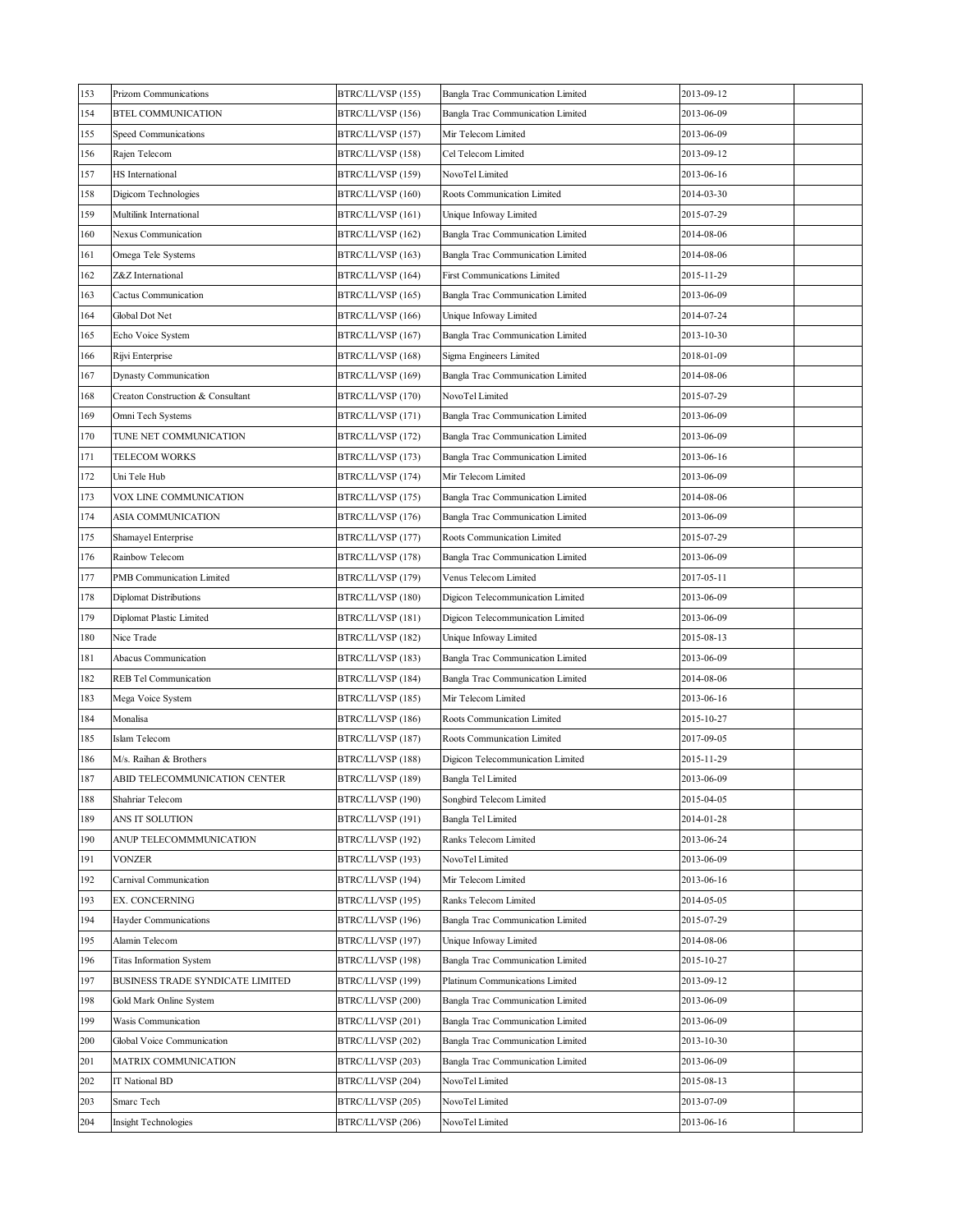| 205 | Paromita Corporation                     | BTRC/LL/VSP (207) | NovoTel Limited                   | 2015-07-29 |  |
|-----|------------------------------------------|-------------------|-----------------------------------|------------|--|
| 206 | <b>SYSTEM SOLUTION</b>                   | BTRC/LL/VSP (208) | Platinum Communications Limited   | 2013-09-12 |  |
| 207 | M/s. Rijvi Traders                       | BTRC/LL/VSP (209) | Cel Telecom Limited               | 2015-09-10 |  |
| 208 | D S Businsess Point                      | BTRC/LL/VSP (210) | Unique Infoway Limited            | 2015-09-01 |  |
| 209 | R&D Technology                           | BTRC/LL/VSP (211) | Sigma Engineers Limited           | 2015-02-16 |  |
| 210 | RK Corporation                           | BTRC/LL/VSP (212) | NovoTel Limited                   | 2013-06-09 |  |
| 211 | <b>BD</b> Voice Communication            | BTRC/LL/VSP (213) | Mir Telecom Limited               | 2013-06-16 |  |
| 212 | MM Technologies                          | BTRC/LL/VSP (214) | Mir Telecom Limited               | 2013-06-09 |  |
| 213 | Star Online Systems                      | BTRC/LL/VSP (215) | Bangla Trac Communication Limited | 2013-06-16 |  |
| 214 | <b>Regency Networks</b>                  | BTRC/LL/VSP (216) | Bangla Trac Communication Limited | 2013-06-09 |  |
| 215 | Vanguard Systems                         | BTRC/LL/VSP (217) | Bangla Trac Communication Limited | 2013-06-09 |  |
| 216 | <b>AKR Technology</b>                    | BTRC/LL/VSP (218) | Ranks Telecom Limited             | 2013-06-30 |  |
| 217 | Unique Tel Systems                       | BTRC/LL/VSP (219) | Bangla Trac Communication Limited | 2013-06-09 |  |
| 218 | Sultana Telecom                          | BTRC/LL/VSP (220) | Platinum Communications Limited   | 2017-12-03 |  |
| 219 | TSN Telecom                              | BTRC/LL/VSP (221) | HRC Technologies Limited          | 2013-06-09 |  |
| 220 | Aanush Telecom                           | BTRC/LL/VSP (222) | Roots Communication Limited       | 2015-07-29 |  |
| 221 | STS Voice Tel                            | BTRC/LL/VSP (223) | Songbird Telecom Limited          | 2015-04-05 |  |
| 222 | ADMIRE TELECOM Limited                   | BTRC/LL/VSP (224) | Mir Telecom Limited               | 2014-05-12 |  |
| 223 | Fibre Deals Limited                      | BTRC/LL/VSP (225) | Digicon Telecommunication Limited | 2015-09-10 |  |
| 224 | Iswar Jute Press Limited                 | BTRC/LL/VSP (226) | Digicon Telecommunication Limited | 2015-09-10 |  |
| 225 | Connect Asia Limited                     | BTRC/LL/VSP (227) | HRC Technologies Limited          | 2013-06-09 |  |
| 226 | Super Link Telecom                       | BTRC/LL/VSP (228) | Songbird Telecom Limited          | 2013-06-09 |  |
| 227 | Scheme Associates                        | BTRC/LL/VSP (229) | HRC Technologies Limited          | 2015-11-12 |  |
| 228 | Sky Road                                 | BTRC/LL/VSP (230) | Platinum Communications Limited   | 2013-09-12 |  |
| 229 | Shahaba Technologies                     | BTRC/LL/VSP (231) | HRC Technologies Limited          | 2013-06-09 |  |
| 230 | Pure Voice Communication                 | BTRC/LL/VSP (232) | Venus Telecom Limited             | 2014-04-08 |  |
| 231 | Rumaisa Enterprise                       | BTRC/LL/VSP (233) | Sigma Engineers Limited           | 2013-06-09 |  |
| 232 | Easy Trade Link                          | BTRC/LL/VSP (234) | HRC Technologies Limited          | 2014-10-14 |  |
| 233 | Idea Networks and Communications Limited | BTRC/LL/VSP (235) | <b>BG</b> Tel Limited             | 2013-09-12 |  |
| 234 | Smars Telecom                            | BTRC/LL/VSP (236) | <b>BG</b> Tel Limited             | 2013-09-12 |  |
| 235 | <b>Skytel Technologies</b>               | BTRC/LL/VSP (237) | HRC Technologies Limited          | 2013-06-09 |  |
| 236 | IJ Corporation                           | BTRC/LL/VSP (238) | Cel Telecom Limited               | 2014-04-20 |  |
| 237 | Mux Communication                        | BTRC/LL/VSP (239) | BG Tel Limited                    | 2013-09-12 |  |
| 238 | FONS BANGLADESH Limited                  | BTRC/LL/VSP (240) | NovoTel Limited                   | 2013-06-16 |  |
| 239 | Fusion Tel                               | BTRC/LL/VSP (241) | Bangla Tel Limited                | 2014-05-12 |  |
| 240 | Safeway Net                              | BTRC/LL/VSP (242) | Unique Infoway Limited            | 2014-05-05 |  |
| 241 | Mubin Telecom                            | BTRC/LL/VSP (243) | Roots Communication Limited       | 2015-09-01 |  |
| 242 | Ahnaf Telecom                            | BTRC/LL/VSP (244) | Roots Communication Limited       | 2015-07-29 |  |
| 243 | M/s. Akib Telecom                        | BTRC/LL/VSP (245) | Roots Communication Limited       | 2015-07-29 |  |
| 244 | Data One Technologies                    | BTRC/LL/VSP (246) | Cel Telecom Limited               | 2015-10-04 |  |
| 245 | Al Marwah International                  | BTRC/LL/VSP (247) | Cel Telecom Limited               | 2014-08-06 |  |
| 246 | GLOBAL VSP                               | BTRC/LL/VSP (248) | HRC Technologies Limited          | 2013-06-09 |  |
| 247 | Arc Solutions                            | BTRC/LL/VSP (249) | HRC Technologies Limited          | 2013-06-09 |  |
| 248 | Apurbo Telecom                           | BTRC/LL/VSP (250) | Global Voice Telecom Limited      | 2015-10-27 |  |
| 249 | <b>M S ABU ASLAM</b>                     | BTRC/LL/VSP (251) | Digicon Telecommunication Limited | 2014-08-24 |  |
| 250 | <b>Enterprise Resources</b>              | BTRC/LL/VSP (252) | Bangla Trac Communication Limited | 2014-06-15 |  |
| 251 | NKN Communication                        | BTRC/LL/VSP (253) | l Asia Alliance Gateway Limited   | 2013-07-17 |  |
| 252 | N. A. International Telecom              | BTRC/LL/VSP (254) | Cel Telecom Limited               | 2015-07-29 |  |
| 253 | Trade Impex International                | BTRC/LL/VSP (254) | Digicon Telecommunication Limited | 2015-12-20 |  |
| 254 | Asif Traders                             | BTRC/LL/VSP (256) | First Communications Limited      | 2015-11-29 |  |
| 255 | <b>Bulk Communication</b>                | BTRC/LL/VSP (257) | NovoTel Limited                   | 2013-07-09 |  |
| 256 | Log In Associates                        | BTRC/LL/VSP (258) | Unique Infoway Limited            | 2015-10-04 |  |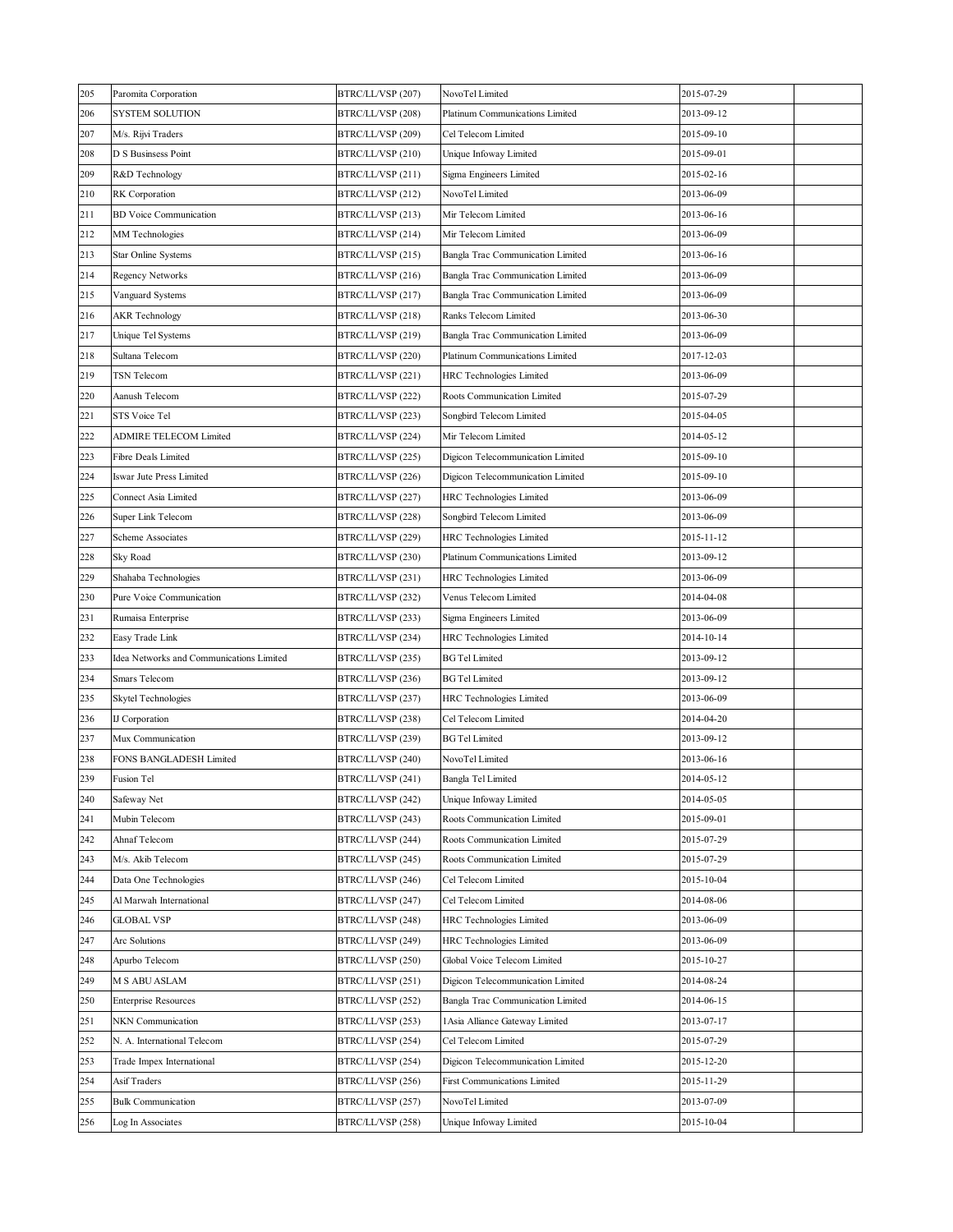| 258<br><b>ADA Telecom</b><br>BTRC/LL/VSP (260)<br>2014-12-21<br>HRC Technologies Limited<br>259<br>Shuvo Telecommunication<br>BTRC/LL/VSP (261)<br>Mir Telecom Limited<br>2015-09-01<br>2015-09-01<br>260<br>J. B. M. Enterprise<br>BTRC/LL/VSP (262)<br>Mir Telecom Limited<br>261<br>Arabi Telecom<br>BTRC/LL/VSP (263)<br>Bangla Trac Communication Limited<br>2014-08-06 |  |
|------------------------------------------------------------------------------------------------------------------------------------------------------------------------------------------------------------------------------------------------------------------------------------------------------------------------------------------------------------------------------|--|
|                                                                                                                                                                                                                                                                                                                                                                              |  |
|                                                                                                                                                                                                                                                                                                                                                                              |  |
|                                                                                                                                                                                                                                                                                                                                                                              |  |
|                                                                                                                                                                                                                                                                                                                                                                              |  |
| 262<br>Unique Fasion<br>BTRC/LL/VSP (264)<br>Bangla Trac Communication Limited<br>2013-06-16                                                                                                                                                                                                                                                                                 |  |
| 263<br>BTRC/LL/VSP (265)<br><b>BG Tel Limited</b><br>2013-09-12<br><b>Azad Communications</b>                                                                                                                                                                                                                                                                                |  |
| 264<br>Prince Trade International<br>BTRC/LL/VSP (266)<br>Digicon Telecommunication Limited<br>2015-09-10                                                                                                                                                                                                                                                                    |  |
| 265<br>Media Enginering Services<br>BTRC/LL/VSP (267)<br>Unique Infoway Limited<br>2013-09-02                                                                                                                                                                                                                                                                                |  |
| 266<br>Murad System Network<br>BTRC/LL/VSP (268)<br>Mir Telecom Limited<br>2015-10-27                                                                                                                                                                                                                                                                                        |  |
| 267<br>Shamol Telecom<br>Mir Telecom Limited<br>2015-09-01<br>BTRC/LL/VSP (269)                                                                                                                                                                                                                                                                                              |  |
| 268<br>Nibash Telecom<br>BTRC/LL/VSP (270)<br>Roots Communication Limited<br>2014-12-21                                                                                                                                                                                                                                                                                      |  |
| 269<br>Sunan Telecom<br>BTRC/LL/VSP (271)<br>Roots Communication Limited<br>2014-12-21                                                                                                                                                                                                                                                                                       |  |
| 270<br>Airnet Telecom<br>BTRC/LL/VSP (272)<br>Roots Communication Limited<br>2016-10-02                                                                                                                                                                                                                                                                                      |  |
| 271<br>Prime Telecom<br>BTRC/LL/VSP (273)<br>Mir Telecom Limited<br>2014-08-24                                                                                                                                                                                                                                                                                               |  |
| 272<br><b>TBM</b> Enterprise<br>Mir Telecom Limited<br>2015-09-01<br>BTRC/LL/VSP (274)                                                                                                                                                                                                                                                                                       |  |
| 273<br>Probal Telecom<br>Roots Communication Limited<br>2014-12-21<br>BTRC/LL/VSP (275)                                                                                                                                                                                                                                                                                      |  |
| 274<br>Technology & Resource International<br>BTRC/LL/VSP (276)<br><b>BG Tel Limited</b><br>2013-09-12                                                                                                                                                                                                                                                                       |  |
| 275<br>Fatema Motors<br>BTRC/LL/VSP (277)<br>Songbird Telecom Limited<br>2013-07-09                                                                                                                                                                                                                                                                                          |  |
| 276<br>BTRC/LL/VSP (278)<br><b>BG Tel Limited</b><br>Hello BD Communications<br>2017-01-01                                                                                                                                                                                                                                                                                   |  |
| 277<br>Timeline Telecom<br>BTRC/LL/VSP (279)<br>Bangla Trac Communication Limited<br>2018-01-09                                                                                                                                                                                                                                                                              |  |
| Mir Telecom Limited<br>278<br>Bappi Enterprise<br>BTRC/LL/VSP (280)<br>2015-09-01                                                                                                                                                                                                                                                                                            |  |
| 279<br>M/s. Hanif Telecom<br>BTRC/LL/VSP (281)<br>Roots Communication Limited<br>2015-07-29                                                                                                                                                                                                                                                                                  |  |
| 280<br>Linkworld Technology<br>BTRC/LL/VSP (282)<br>2015-07-29<br>Roots Communication Limited                                                                                                                                                                                                                                                                                |  |
| 281<br>South Asian Communication<br>BTRC/LL/VSP (283)<br>Sigma Engineers Limited<br>2015-10-18                                                                                                                                                                                                                                                                               |  |
| 282<br>Australian Marketing & Development Company<br>BTRC/LL/VSP (284)<br>Cel Telecom Limited<br>2016-05-26                                                                                                                                                                                                                                                                  |  |
| 283<br>Raj Telecommunication<br>BTRC/LL/VSP (285)<br>Global Voice Telecom Limited<br>2015-11-12                                                                                                                                                                                                                                                                              |  |
| 284<br>Seven Star International<br>BTRC/LL/VSP (286)<br>Ranks Telecom Limited<br>2015-04-05                                                                                                                                                                                                                                                                                  |  |
| 285<br>Fashion Wear Intl<br>BTRC/LL/VSP (287)<br>Ranks Telecom Limited<br>2013-06-16                                                                                                                                                                                                                                                                                         |  |
| 286<br>Honey Comb World<br>BTRC/LL/VSP (288)<br>Bangla Trac Communication Limited<br>2015-08-13                                                                                                                                                                                                                                                                              |  |
| 287<br>BTRC/LL/VSP (289)<br>NovoTel Limited<br>Najibah Telecommunication<br>2015-07-29                                                                                                                                                                                                                                                                                       |  |
| 288<br>M M Telecom<br>BTRC/LL/VSP (290)<br>Unique Infoway Limited<br>2015-09-10                                                                                                                                                                                                                                                                                              |  |
| 289<br>Mir Telecom Limited<br>2015-09-01<br>Optimus Telecom<br>BTRC/LL/VSP (291)                                                                                                                                                                                                                                                                                             |  |
| 290<br>Memory Information Tecnology<br>BTRC/LL/VSP (292)<br>Bangla Tel Limited<br>2013-06-09                                                                                                                                                                                                                                                                                 |  |
| 2017-05-29<br>291<br>Era Digital World<br>BTRC/LL/VSP (293)<br>Venus Telecom Limited                                                                                                                                                                                                                                                                                         |  |
| 292<br>BTRC/LL/VSP (294)<br>2015-07-29<br>MJ Telecom<br>Roots Communication Limited                                                                                                                                                                                                                                                                                          |  |
| 293<br>MelCorp<br>BTRC/LL/VSP (295)<br>2015-10-27<br>Bangla Trac Communication Limited                                                                                                                                                                                                                                                                                       |  |
| 294<br>Magpie Telecom<br>BTRC/LL/VSP (296)<br>Unique Infoway Limited<br>2014-05-05                                                                                                                                                                                                                                                                                           |  |
| 295<br>Zaira Telecom<br>BTRC/LL/VSP (297)<br><b>SM Communication Limited</b><br>2017-09-05                                                                                                                                                                                                                                                                                   |  |
| 296<br>Softlogic Communication<br>BTRC/LL/VSP (298)<br>Global Voice Telecom Limited<br>2013-09-12                                                                                                                                                                                                                                                                            |  |
| 297<br>Hanzo Communication<br>BTRC/LL/VSP (299)<br>Global Voice Telecom Limited<br>2014-07-24                                                                                                                                                                                                                                                                                |  |
| Back Stage Wizards Limited<br>BTRC/LL/VSP (300)<br>Cel Telecom Limited<br>2017-12-03<br>298                                                                                                                                                                                                                                                                                  |  |
| 299<br>Alina Telecom<br>BTRC/LL/VSP (301)<br>Mir Telecom Limited<br>2013-06-09                                                                                                                                                                                                                                                                                               |  |
|                                                                                                                                                                                                                                                                                                                                                                              |  |
| 300<br>Gazi Raiyen Enterprise<br>BTRC/LL/VSP (302)<br>Roots Communication Limited<br>2015-07-29                                                                                                                                                                                                                                                                              |  |
| Puspita Visuals<br>BTRC/LL/VSP (303)<br>Venus Telecom Limited<br>301<br>2013-11-28                                                                                                                                                                                                                                                                                           |  |
| 302<br>Telecom Asia BD Limited<br>BTRC/LL/VSP (304)<br>2014-05-12<br>Cel Telecom Limited                                                                                                                                                                                                                                                                                     |  |
| 303<br>Accel Frontline Communication<br>Sigma Engineers Limited<br>2014-01-28<br>BTRC/LL/VSP (305)                                                                                                                                                                                                                                                                           |  |
| 304<br>Inma Marketing Solution<br>BTRC/LL/VSP (307)<br>Songbird Telecom Limited<br>2016-05-16                                                                                                                                                                                                                                                                                |  |
| 305<br>Vasco International<br>BTRC/LL/VSP (308)<br>Mir Telecom Limited<br>2015-09-01                                                                                                                                                                                                                                                                                         |  |
| 306<br>BTRC/LL/VSP (309)<br>Songbird Telecom Limited<br>2013-06-09<br>Provath                                                                                                                                                                                                                                                                                                |  |
| 307<br>A. R. Fashion Outfit Limited<br>BTRC/LL/VSP (310)<br>2013-06-19<br>Ranks Telecom Limited                                                                                                                                                                                                                                                                              |  |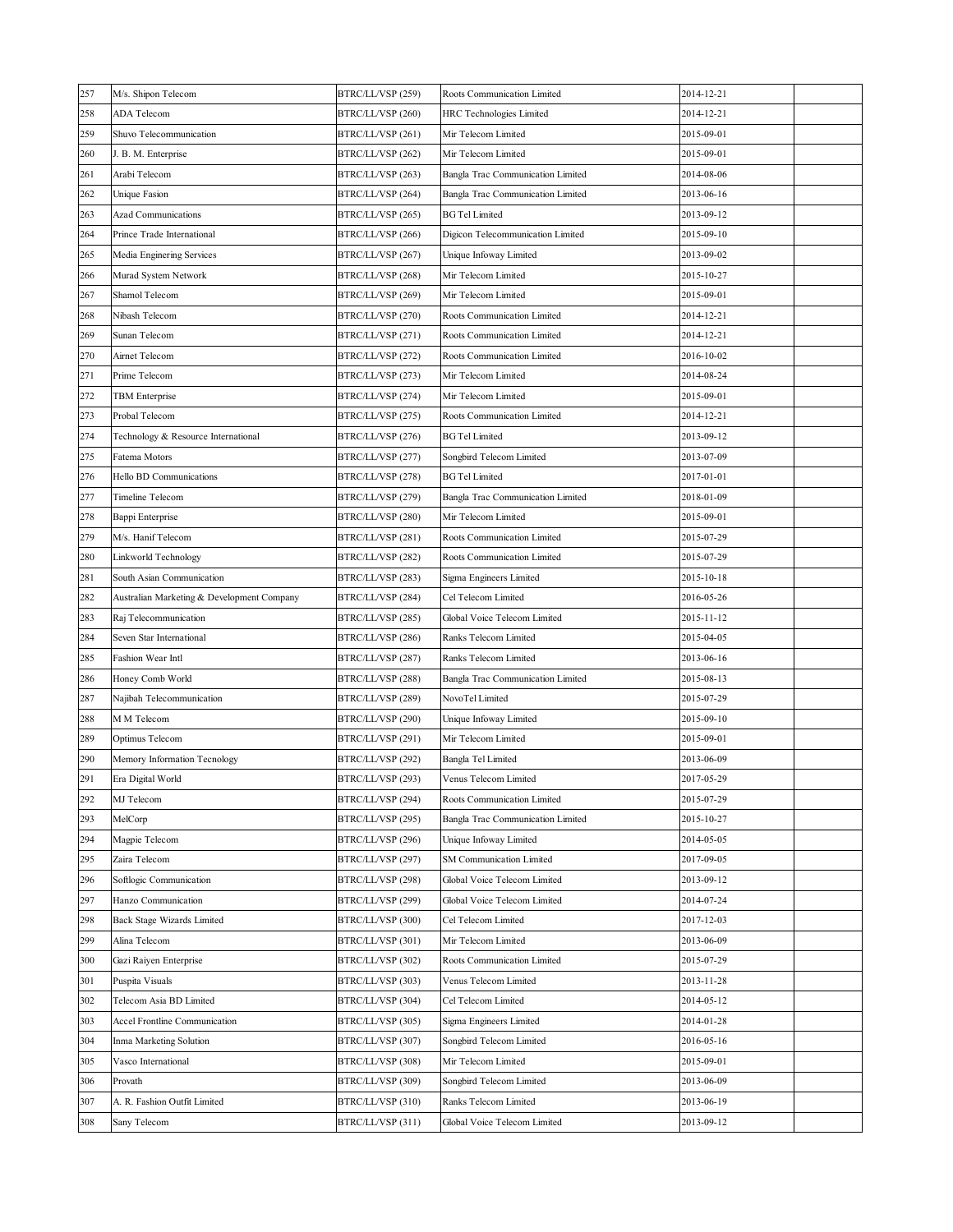| 309 | Mekail Telecom                        | BTRC/LL/VSP (312) | Roots Communication Limited       | 2014-12-21 |  |
|-----|---------------------------------------|-------------------|-----------------------------------|------------|--|
| 310 | Shajib Telecom                        | BTRC/LL/VSP (313) | Roots Communication Limited       | 2014-12-21 |  |
| 311 | Shahnaj Telecom                       | BTRC/LL/VSP (314) | Songbird Telecom Limited          | 2016-08-07 |  |
| 312 | Shayma Information Technology Limited | BTRC/LL/VSP (315) | Bangla Tel Limited                | 2014-01-28 |  |
| 313 | Glory Homes Limited                   | BTRC/LL/VSP (316) | Songbird Telecom Limited          | 2014-05-12 |  |
| 314 | Reflect Voice Limited                 | BTRC/LL/VSP (317) | Sigma Engineers Limited           | 2013-06-09 |  |
| 315 | Mariya Telecom                        | BTRC/LL/VSP (318) | Bangla Tel Limited                | 2014-04-20 |  |
| 316 | Unitel Technology                     | BTRC/LL/VSP (319) | <b>DBL</b> Telecom Limited        | 2013-09-12 |  |
| 317 | Banhi International Limited           | BTRC/LL/VSP (320) | Sigma Engineers Limited           | 2013-06-09 |  |
| 318 | Uttara Telecom                        | BTRC/LL/VSP (321) | NovoTel Limited                   | 2015-07-29 |  |
| 319 | <b>METALEX</b>                        | BTRC/LL/VSP (322) | Roots Communication Limited       | 2015-07-29 |  |
| 320 | M/s. Milon Enterprise                 | BTRC/LL/VSP (323) | Bangla Trac Communication Limited | 2015-09-01 |  |
| 321 | IGATE COMMUNICATION                   | BTRC/LL/VSP (324) | Global Voice Telecom Limited      | 2014-05-12 |  |
| 322 | A K Business Centre                   | BTRC/LL/VSP (325) | Unique Infoway Limited            | 2015-09-01 |  |
| 323 | Continental Telecom                   | BTRC/LL/VSP (326) | Bangla Trac Communication Limited | 2015-07-29 |  |
| 324 | M N R Telecom                         | BTRC/LL/VSP (327) | Cel Telecom Limited               | 2016-08-07 |  |
| 325 | MIR VSP &SOLUTION                     | BTRC/LL/VSP (328) | <b>SM Communication Limited</b>   | 2017-09-05 |  |
| 326 | Hussain Enterprise                    | BTRC/LL/VSP (329) | Bangla Trac Communication Limited | 2015-07-29 |  |
| 327 | <b>Bright Point</b>                   | BTRC/LL/VSP (330) | Global Voice Telecom Limited      | 2014-05-12 |  |
| 328 | M/s. Safwat Telecom                   | BTRC/LL/VSP (331) | NovoTel Limited                   | 2015-04-05 |  |
| 329 | AB Telecom                            | BTRC/LL/VSP (332) | NovoTel Limited                   | 2015-07-29 |  |
| 330 | Power Pac Engineering Co.             | BTRC/LL/VSP (333) | Global Voice Telecom Limited      | 2015-10-18 |  |
| 331 | Shah mothers Traders                  | BTRC/LL/VSP (334) | Sigma Engineers Limited           | 2013-06-09 |  |
| 332 | Electro Voice                         | BTRC/LL/VSP (335) | NovoTel Limited                   | 2013-06-09 |  |
| 333 | Wazir Telecom                         | BTRC/LL/VSP (336) | Roots Communication Limited       | 2014-12-21 |  |
| 334 | CITY TEL                              | BTRC/LL/VSP (337) | <b>DBL Telecom Limited</b>        | 2013-09-02 |  |
| 335 | Bangla Telecom                        | BTRC/LL/VSP (338) | Bangla Trac Communication Limited | 2015-09-10 |  |
| 336 | Confident Trade International         | BTRC/LL/VSP (339) | Roots Communication Limited       | 2015-07-29 |  |
| 337 | Badhon Tele World                     | BTRC/LL/VSP (340) | Bangla Trac Communication Limited | 2014-04-20 |  |
| 338 | Base Technologies Limited             | BTRC/LL/VSP (341) | DBL Telecom Limited               | 2013-09-12 |  |
| 339 | <b>E2E Solutions Limited</b>          | BTRC/LL/VSP (342) | Bangla Trac Communication Limited | 2015-10-04 |  |
| 340 | Sync                                  | BTRC/LL/VSP (343) | Bangla Tel Limited                | 2015-10-04 |  |
| 341 | NIT Communication                     | BTRC/LL/VSP (344) | <b>SM Communication Limited</b>   | 2017-09-05 |  |
| 342 | Mati corporation                      | BTRC/LL/VSP (345) | Platinum Communications Limited   | 2017-12-03 |  |
| 343 | M/s. Shaheena Traders                 | BTRC/LL/VSP (346) | NovoTel Limited                   | 2015-12-30 |  |
| 344 | Space Enterprise                      | BTRC/LL/VSP (347) | Mir Telecom Limited               | 2015-08-13 |  |
| 345 | MS Katha Traders                      | BTRC/LL/VSP (348) | Sigma Engineers Limited           | 2013-06-09 |  |
| 346 | Ahsan Ullah Bhuiyan and Company       | BTRC/LL/VSP (349) | Unique Infoway Limited            | 2015-09-10 |  |
| 347 | SA Communications                     | BTRC/LL/VSP (350) | Global Voice Telecom Limited      | 2013-06-09 |  |
| 348 | M Shaly Enterprise                    | BTRC/LL/VSP (351) | Digicon Telecommunication Limited | 2013-06-24 |  |
| 349 | Z. H. International                   | BTRC/LL/VSP (352) | Unique Infoway Limited            | 2015-08-13 |  |
| 350 | Gold Dust International Limited       | BTRC/LL/VSP (353) | DBL Telecom Limited               | 2013-09-12 |  |
| 351 | Voice Tel BD                          | BTRC/LL/VSP (354) | Mir Telecom Limited               | 2013-06-16 |  |
| 352 | Chowdhury Associates                  | BTRC/LL/VSP (355) | NovoTel Limited                   | 2013-10-30 |  |
| 353 | KNC International Limited             | BTRC/LL/VSP (356) | Sigma Engineers Limited           | 2013-06-09 |  |
| 354 | Modern Technology                     | BTRC/LL/VSP (357) | Unique Infoway Limited            | 2015-08-13 |  |
| 355 | <b>Badhan Enterprise</b>              | BTRC/LL/VSP (358) | Digicon Telecommunication Limited | 2014-07-24 |  |
| 356 | S S Enterprise                        | BTRC/LL/VSP (359) | NovoTel Limited                   | 2015-08-13 |  |
| 357 | Gola Communications Limited           | BTRC/LL/VSP (360) | <b>DBL</b> Telecom Limited        | 2013-09-12 |  |
| 358 | Univer International                  | BTRC/LL/VSP (361) | First Communications Limited      | 2015-04-05 |  |
| 359 | Vertex Linkers                        | BTRC/LL/VSP (362) | Mir Telecom Limited               | 2015-08-13 |  |
| 360 | Multitech Corporation                 | BTRC/LL/VSP (363) | Digicon Telecommunication Limited | 2013-06-24 |  |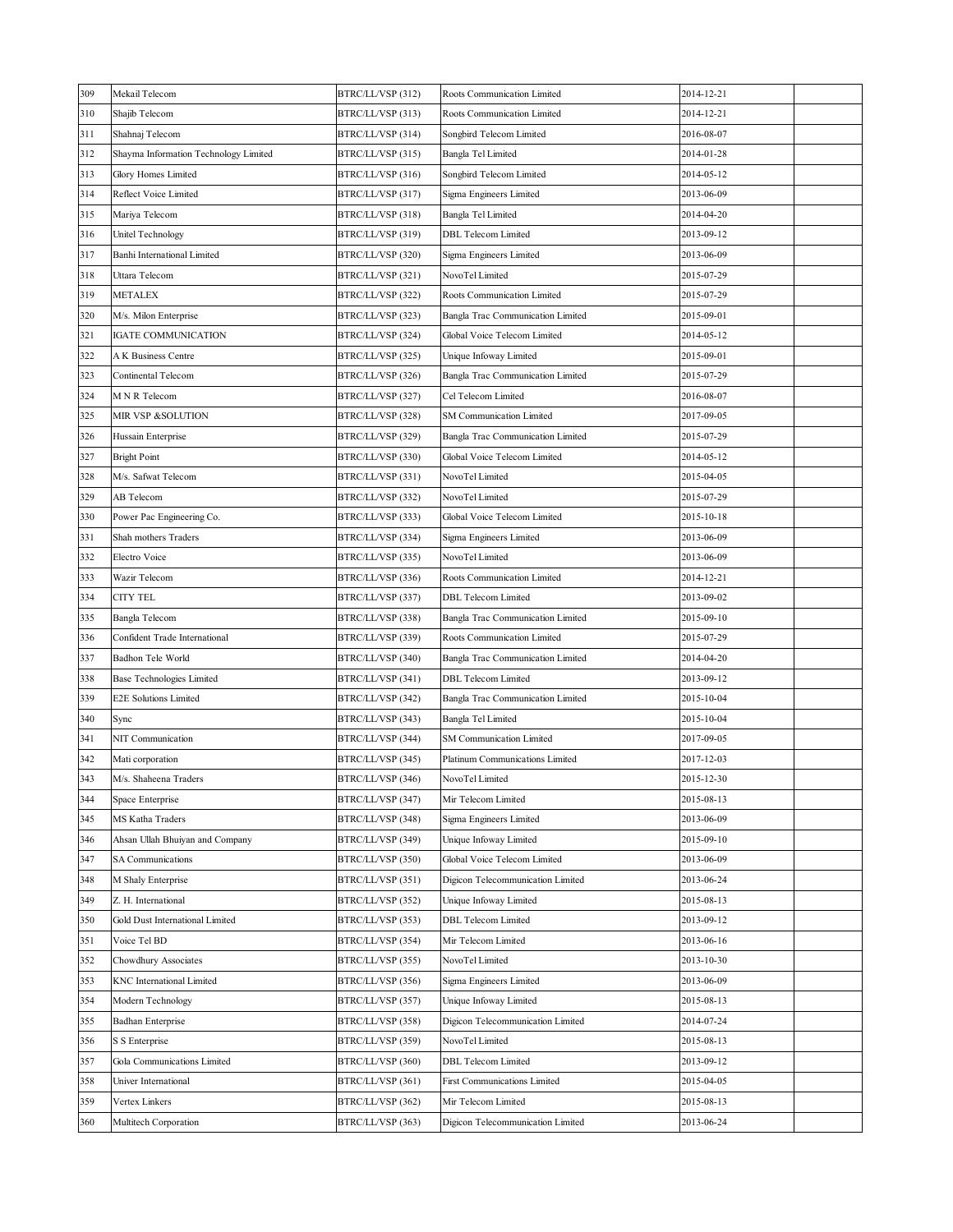| 361 | Fast@Solutions Limited                 | BTRC/LL/VSP (364) | Ranks Telecom Limited                  | 2013-07-09 |  |
|-----|----------------------------------------|-------------------|----------------------------------------|------------|--|
| 362 | M/s. Maimun Enterprise                 | BTRC/LL/VSP (365) | NovoTel Limited                        | 2014-03-30 |  |
| 363 | M/s. Punno Enterprise                  | BTRC/LL/VSP (366) | NovoTel Limited                        | 2016-01-14 |  |
| 364 | Jahada Enterprise                      | BTRC/LL/VSP (367) | NovoTel Limited                        | 2014-03-30 |  |
| 365 | Spondon Power & Energy Limited         | BTRC/LL/VSP (369) | <b>DBL</b> Telecom Limited             | 2013-09-12 |  |
| 366 | Elahi Enterprise                       | BTRC/LL/VSP (370) | Mir Telecom Limited                    | 2015-08-13 |  |
| 367 | Browser World IT                       | BTRC/LL/VSP (371) | Bangla Trac Communication Limited      | 2015-08-13 |  |
| 368 | Tradecon Enterprise                    | BTRC/LL/VSP (372) | NovoTel Limited                        | 2013-06-09 |  |
| 369 | <b>Bismilla</b> Telecom                | BTRC/LL/VSP (373) | NovoTel Limited                        | 2015-07-29 |  |
| 370 | Fair Link International                | BTRC/LL/VSP (374) | Unique Infoway Limited                 | 2017-03-29 |  |
| 371 | Zenuvo IT Limited                      | BTRC/LL/VSP (375) | NovoTel Limited                        | 2014-05-15 |  |
| 372 | Nest Enterprise                        | BTRC/LL/VSP (376) | Global Voice Telecom Limited           | 2015-02-16 |  |
| 373 | <b>Bijoy Tel</b>                       | BTRC/LL/VSP (377) | NovoTel Limited                        | 2015-07-29 |  |
| 374 | <b>ICC Teleservices Limited</b>        | BTRC/LL/VSP (378) | Mos5 Tel Limited                       | 2017-05-11 |  |
| 375 | Global ICT Solutions                   | BTRC/LL/VSP (379) | Songbird Telecom Limited               | 2015-09-10 |  |
| 376 | Kamal Uddin Majumder Enterprise        | BTRC/LL/VSP (380) | Global Voice Telecom Limited           | 2015-10-27 |  |
| 377 | Kawsar Ahmed Enterprise                | BTRC/LL/VSP (381) | Global Voice Telecom Limited           | 2015-10-27 |  |
| 378 | Safeer Enterprise                      | BTRC/LL/VSP (382) | Global Voice Telecom Limited           | 2017-07-23 |  |
| 379 | RI Telecom                             | BTRC/LL/VSP (383) | Mir Telecom Limited                    | 2015-09-01 |  |
| 380 | Sky tel                                | BTRC/LL/VSP (384) | <b>DBL</b> Telecom Limited             | 2013-09-02 |  |
| 381 | Dhaka Link                             | BTRC/LL/VSP (385) | Bangla Tel Limited                     | 2015-10-18 |  |
| 382 | <b>Shoily Printers</b>                 | BTRC/LL/VSP (386) | NovoTel Limited                        | 2013-06-09 |  |
| 383 | Latest Communication                   | BTRC/LL/VSP (387) | Global Voice Telecom Limited           | 2013-06-09 |  |
| 384 | ZTM Telecom                            | BTRC/LL/VSP (388) | Global Voice Telecom Limited           | 2014-05-12 |  |
| 385 | A. N. Traders                          | BTRC/LL/VSP (389) | Global Voice Telecom Limited           | 2014-05-28 |  |
| 386 | Shad Telecommunication                 | BTRC/LL/VSP (390) | <b>DBL</b> Telecom Limited             | 2013-09-12 |  |
| 387 | Aniya Telecom                          | BTRC/LL/VSP (391) | Cel Telecom Limited                    | 2016-05-16 |  |
| 388 | NAC Telecom                            | BTRC/LL/VSP (392) | Sigma Engineers Limited                | 2014-01-28 |  |
| 389 | Royal Telecom                          | BTRC/LL/VSP (393) | <b>SM Communication Limited</b>        | 2017-05-11 |  |
| 390 | Tomal Net Call                         | BTRC/LL/VSP (394) | Unique Infoway Limited                 | 2015-09-01 |  |
| 391 | Computer World BD                      | BTRC/LL/VSP (395) | Bangla Tel Limited                     | 2014-05-28 |  |
| 392 | M/s. Nurul Alam & Sons                 | BTRC/LL/VSP (396) | Sigma Engineers Limited                | 2014-03-05 |  |
| 393 | Sarmin Telecom                         | BTRC/LL/VSP (397) | Digicon Telecommunication Limited      | 2014-04-08 |  |
| 394 | Mamun Traders                          | BTRC/LL/VSP (398) | Digicon Telecommunication Limited      | 2014-07-14 |  |
| 395 | Future Bangladesh                      | BTRC/LL/VSP (399) | Bangla Trac Communication Limited      | 2015-09-01 |  |
| 396 | Wave Communications                    | BTRC/LL/VSP (400) | NovoTel Limited                        | 2013-07-09 |  |
| 397 | Rosa Enterprise                        | BTRC/LL/VSP (401) | Unique Infoway Limited                 | 2014-04-20 |  |
| 398 | <b>Empathy Trading</b>                 | BTRC/LL/VSP (402) | Platinum Communications Limited        | 2013-06-30 |  |
| 399 | Muazzem Hossain                        | BTRC/LL/VSP (403) | Roots Communication Limited            | 2015-04-05 |  |
| 400 | Diya Enterprise                        | BTRC/LL/VSP (404) | NovoTel Limited                        | 2013-06-09 |  |
| 401 | Pace Corporation                       | BTRC/LL/VSP (405) | Unique Infoway Limited                 | 2013-09-02 |  |
| 402 | Reiko Furniture                        | BTRC/LL/VSP (406) | Global Voice Telecom Limited           | 2014-03-05 |  |
| 403 | Zarin Communication                    | BTRC/LL/VSP (407) | Sigma Engineers Limited                | 2014-01-28 |  |
| 404 | Cynergon Expressions Limited           | BTRC/LL/VSP (408) | Cel Telecom Limited                    | 2017-07-23 |  |
| 405 | ASRS Technologies Limited              | BTRC/LL/VSP (409) | Digicon Telecommunication Limited      | 2014-03-30 |  |
| 406 | Voice & VAS Associates                 | BTRC/LL/VSP (410) | Sigma Engineers Limited                | 2014-05-12 |  |
| 407 | H & H Technology                       | BTRC/LL/VSP (411) | Bangla Trac Communication Limited      | 2013-06-16 |  |
| 408 | Development Design Consultants Limited | BTRC/LL/VSP (412) | Apple GlobalTel Communications Limited | 2013-09-12 |  |
| 409 | Irsha Traders                          | BTRC/LL/VSP (413) | Unique Infoway Limited                 | 2013-09-02 |  |
| 410 | R.C. Solutions                         | BTRC/LL/VSP (414) | Unique Infoway Limited                 | 2013-09-02 |  |
| 411 | Agritech'69 Limited                    | BTRC/LL/VSP (415) | Mos5 Tel Limited                       | 2016-08-07 |  |
| 412 | WASO Engineers & Consultants Limited   | BTRC/LL/VSP (416) | Unique Infoway Limited                 | 2013-09-02 |  |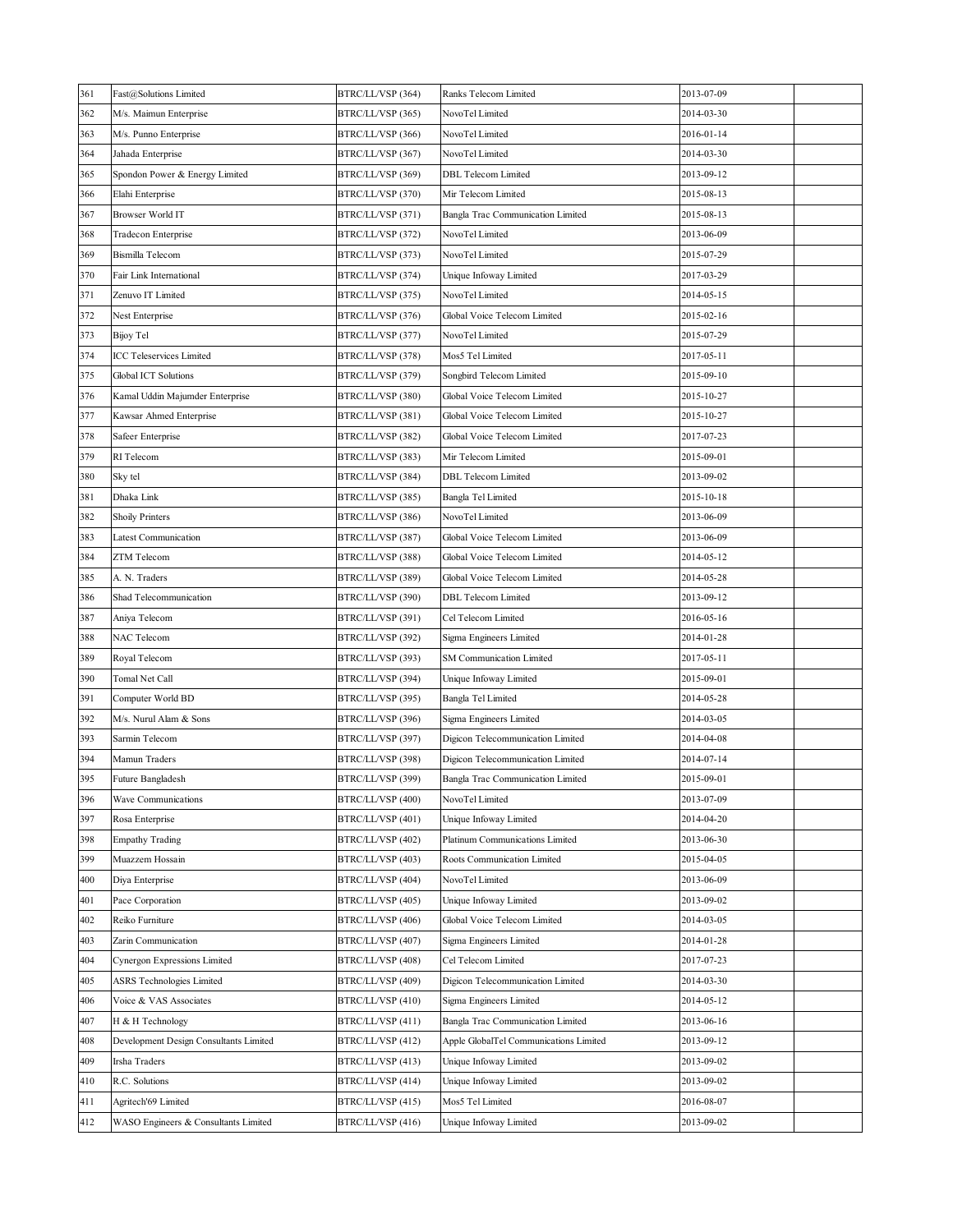| 413 | Digital Tel                                 | BTRC/LL/VSP (417) | NovoTel Limited                   | 2015-08-13 |  |
|-----|---------------------------------------------|-------------------|-----------------------------------|------------|--|
| 414 | M/s. Mahbub Alam                            | BTRC/LL/VSP (418) | Digicon Telecommunication Limited | 2015-09-10 |  |
| 415 | Tatush                                      | BTRC/LL/VSP (419) | Digicon Telecommunication Limited | 2014-03-30 |  |
| 416 | Spectra International Limited               | BTRC/LL/VSP (420) | Global Voice Telecom Limited      | 2015-12-30 |  |
| 417 | Etaha Corporation Limited                   | BTRC/LL/VSP (421) | Digicon Telecommunication Limited | 2014-03-30 |  |
| 418 | <b>Bell Communication</b>                   | BTRC/LL/VSP (422) | Mir Telecom Limited               | 2013-06-16 |  |
| 419 | Global e-zone (pvt) Limited                 | BTRC/LL/VSP (423) | Bangla Trac Communication Limited | 2014-03-30 |  |
| 420 | Best Trade                                  | BTRC/LL/VSP (424) | NovoTel Limited                   | 2013-06-16 |  |
| 421 | Falcon Communication                        | BTRC/LL/VSP (425) | Unique Infoway Limited            | 2013-09-02 |  |
| 422 | Adonize Telecom & IT Solution Limited       | BTRC/LL/VSP (426) | Mir Telecom Limited               | 2015-09-01 |  |
| 423 | Megabyte Trade (Pvt.) Limited               | BTRC/LL/VSP (427) | Mir Telecom Limited               | 2013-06-16 |  |
| 424 | J. A & Co.                                  | BTRC/LL/VSP (428) | Digicon Telecommunication Limited | 2015-12-20 |  |
| 425 | Daffodil Garments                           | BTRC/LL/VSP (429) | Global Voice Telecom Limited      | 2015-10-27 |  |
| 426 | Daffodil Sharee Bitan                       | BTRC/LL/VSP (430) | Global Voice Telecom Limited      | 2015-10-27 |  |
| 427 | Wilabs Communication                        | BTRC/LL/VSP (431) | Bangla Tel Limited                | 2013-06-24 |  |
| 428 | NRB Voice Limited                           | BTRC/LL/VSP (432) | Bangla Tel Limited                | 2014-10-14 |  |
| 429 | ZAP Technologies Limited                    | BTRC/LL/VSP (433) | NovoTel Limited                   | 2014-05-15 |  |
| 430 | Solace Tel                                  | BTRC/LL/VSP (434) | Bangla Tel Limited                | 2013-06-09 |  |
| 431 | Roza & Raha Enterprise                      | BTRC/LL/VSP (435) | Cel Telecom Limited               | 2014-03-30 |  |
| 432 | Digital Communication                       | BTRC/LL/VSP (436) | Unique Infoway Limited            | 2014-03-30 |  |
| 433 | MZ Enterprise                               | BTRC/LL/VSP (437) | Digicon Telecommunication Limited | 2013-06-09 |  |
| 434 | Navana Trade International                  | BTRC/LL/VSP (438) | Digicon Telecommunication Limited | 2014-07-14 |  |
| 435 | Fakson telecom Limited                      | BTRC/LL/VSP (439) | Unique Infoway Limited            | 2014-07-24 |  |
| 436 | Kar Communication                           | BTRC/LL/VSP (440) | Unique Infoway Limited            | 2015-08-13 |  |
| 437 | Kiosk Telecom                               | BTRC/LL/VSP (441) | Digicon Telecommunication Limited | 2015-10-04 |  |
| 438 | Saahir Telecom                              | BTRC/LL/VSP (442) | Bangla Trac Communication Limited | 2014-08-06 |  |
| 439 | Nas Communication                           | BTRC/LL/VSP (443) | Sigma Engineers Limited           | 2014-03-05 |  |
| 440 | Bashumati                                   | BTRC/LL/VSP (444) | Songbird Telecom Limited          | 2016-08-07 |  |
| 441 | Kingstone Telecommunication Network         | BTRC/LL/VSP (445) | Global Voice Telecom Limited      | 2015-10-18 |  |
| 442 | Sal Sabil International                     | BTRC/LL/VSP (446) | Global Voice Telecom Limited      | 2013-06-09 |  |
| 443 | Dormitory Cafeteria & Cyber Caf             | BTRC/LL/VSP (447) | HRC Technologies Limited          | 2014-12-17 |  |
| 444 | Prottay Enterprise                          | BTRC/LL/VSP (448) | Global Voice Telecom Limited      | 2015-10-18 |  |
| 445 | <b>Soft Solutions BD</b>                    | BTRC/LL/VSP (449) | Digicon Telecommunication Limited | 2014-04-20 |  |
| 446 | Friends Business Communication              | BTRC/LL/VSP (450) | First Communications Limited      | 2016-01-26 |  |
| 447 | Dot Communication System                    | BTRC/LL/VSP (451) | HRC Technologies Limited          | 2014-08-06 |  |
| 448 | R N Traders                                 | BTRC/LL/VSP (452) | Global Voice Telecom Limited      | 2015-11-12 |  |
| 449 | Pioneer Overseas Corporation                | BTRC/LL/VSP (453) | NovoTel Limited                   | 2015-07-29 |  |
| 450 | Century Telecom                             | BTRC/LL/VSP (454) | Roots Communication Limited       | 2015-07-29 |  |
| 451 | City Telecom                                | BTRC/LL/VSP (455) | <b>HRC</b> Technologies Limited   | 2013-06-09 |  |
| 452 | Voice Cloud                                 | BTRC/LL/VSP (456) | Global Voice Telecom Limited      | 2015-08-13 |  |
| 453 | Arisha Telecom                              | BTRC/LL/VSP (457) | Digicon Telecommunication Limited | 2015-12-20 |  |
| 454 | Samanta Engineering & Construction          | BTRC/LL/VSP (458) | Mir Telecom Limited               | 2014-03-30 |  |
| 455 | Adith Media Solutions                       | BTRC/LL/VSP (459) | Global Voice Telecom Limited      | 2014-03-05 |  |
| 456 | Friends Telecom                             | BTRC/LL/VSP (460) | Roots Communication Limited       | 2015-07-29 |  |
| 457 | <b>Expert Telecom Limited</b>               | BTRC/LL/VSP (461) | <b>SM Communication Limited</b>   | 2016-06-16 |  |
|     |                                             |                   |                                   |            |  |
| 458 | Golden Telecommunication<br>Farhana Traders | BTRC/LL/VSP (462) | Digicon Telecommunication Limited | 2015-12-30 |  |
| 459 |                                             | BTRC/LL/VSP (463) | NovoTel Limited                   | 2013-06-09 |  |
| 460 | SK Trade International                      | BTRC/LL/VSP (464) | Unique Infoway Limited            | 2017-12-03 |  |
| 461 | Arif Telecom                                | BTRC/LL/VSP (465) | Roots Communication Limited       | 2015-04-05 |  |
| 462 | Helal Enterprise                            | BTRC/LL/VSP (466) | NovoTel Limited                   | 2015-07-29 |  |
| 463 | Brothers International                      | BTRC/LL/VSP (468) | Unique Infoway Limited            | 2014-06-19 |  |
| 464 | Times Express Limited                       | BTRC/LL/VSP (469) | Venus Telecom Limited             | 2014-02-13 |  |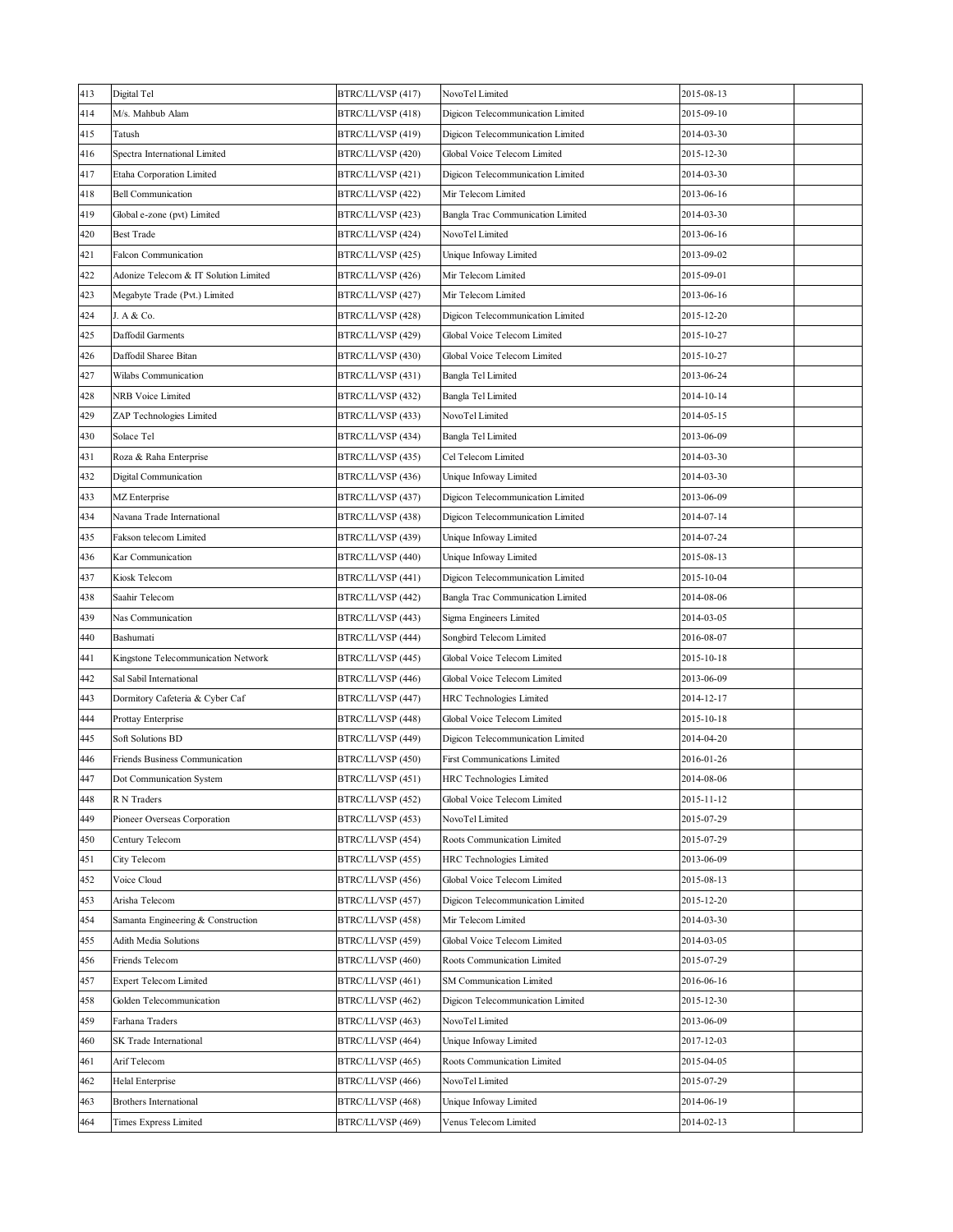| 465 | Faruq Enterprise                          | BTRC/LL/VSP (470) | Bangla Tel Limited                  | 2017-07-23 |
|-----|-------------------------------------------|-------------------|-------------------------------------|------------|
| 466 | Sharif Telecom                            | BTRC/LL/VSP (471) | Roots Communication Limited         | 2015-04-05 |
| 467 | Molla Traders                             | BTRC/LL/VSP (472) | Global Voice Telecom Limited        | 2015-11-12 |
| 468 | Haveli Energy (Pvt.) Limited              | BTRC/LL/VSP (473) | Digicon Telecommunication Limited   | 2015-12-30 |
| 469 | Orange Solution                           | BTRC/LL/VSP (474) | Global Voice Telecom Limited        | 2013-06-09 |
| 470 | I. T. Voice Service                       | BTRC/LL/VSP (475) | NovoTel Limited                     | 2015-01-08 |
| 471 | MAN Enterprise                            | BTRC/LL/VSP (476) | NovoTel Limited                     | 2013-06-09 |
| 472 | Mollick Telecom                           | BTRC/LL/VSP (477) | Cel Telecom Limited                 | 2014-12-21 |
| 473 | Subho Enterprise                          | BTRC/LL/VSP (478) | NovoTel Limited                     | 2015-01-08 |
| 474 | Quest                                     | BTRC/LL/VSP (479) | Global Voice Telecom Limited        | 2013-12-09 |
| 475 | Methela Telecom                           | BTRC/LL/VSP (480) | Unique Infoway Limited              | 2014-06-15 |
| 476 | <b>Legend Resources</b>                   | BTRC/LL/VSP (481) | Digicon Telecommunication Limited   | 2015-11-29 |
| 477 | Amber IT Ltd.                             | BTRC/LL/VSP (482) | Songbird Telecom Limited            | 2016-01-14 |
| 478 | Betalogic                                 | BTRC/LL/VSP (483) | Songbird Telecom Limited            | 2016-06-16 |
| 479 | <b>AKING Corporation</b>                  | BTRC/LL/VSP (484) | Digicon Telecommunication Limited   | 2015-12-30 |
| 480 | Jahan corporation                         | BTRC/LL/VSP (485) | NovoTel Limited                     | 2013-06-09 |
| 481 | Voice Asia Communication                  | BTRC/LL/VSP (486) | Sigma Engineers Limited             | 2013-09-12 |
| 482 | Sohag Enterprise                          | BTRC/LL/VSP (487) | NovoTel Limited                     | 2014-05-28 |
| 483 | Three Star Enterprise                     | BTRC/LL/VSP (488) | HRC Technologies Limited            | 2014-12-17 |
| 484 | <b>Big Bang Computers Limited</b>         | BTRC/LL/VSP (489) | Global Voice Telecom Limited        | 2014-06-15 |
| 485 | Global (BD) Nationwide Limited            | BTRC/LL/VSP (490) | Sigma Engineers Limited             | 2013-09-12 |
| 486 | <b>MONA ENTERPRISE</b>                    | BTRC/LL/VSP (491) | Sigma Engineers Limited             | 2013-09-12 |
| 487 | Shamsher Corporation                      | BTRC/LL/VSP (492) | Cel Telecom Limited                 | 2016-05-16 |
| 488 | Onetel Communications Limited             | BTRC/LL/VSP (493) | Unique Infoway Limited              | 2013-09-02 |
| 489 | Elan Communication                        | BTRC/LL/VSP (494) | Global Voice Telecom Limited        | 2014-05-22 |
| 490 | Fair Mart corporation                     | BTRC/LL/VSP (495) | Songbird Telecom Limited            | 2014-12-17 |
| 491 | Kazi Telecom                              | BTRC/LL/VSP (496) | Roots Communication Limited         | 2015-07-29 |
| 492 | M S H. Rashid & Co.                       | BTRC/LL/VSP (497) | Global Voice Telecom Limited        | 2015-11-12 |
| 493 | I Sahara Telecom                          | BTRC/LL/VSP (498) | Cel Telecom Limited                 | 2014-12-17 |
| 494 | ATN Communications                        | BTRC/LL/VSP (499) | Sigma Engineers Limited             | 2013-09-12 |
| 495 | Mars Communication                        | BTRC/LL/VSP (500) | Unique Infoway Limited              | 2014-01-08 |
| 496 | Millat Drug House                         | BTRC/LL/VSP (501) | NovoTel Limited                     | 2014-05-28 |
| 497 | Sadia Enterprise                          | BTRC/LL/VSP (502) | Mir Telecom Limited                 | 2014-12-17 |
| 498 | <b>SAM Telecom</b>                        | BTRC/LL/VSP (503) | Sigma Engineers Limited             | 2013-09-12 |
| 499 | <b>BDTone Infocom</b>                     | BTRC/LL/VSP (504) | <b>SM Communication Limited</b>     | 2016-05-26 |
| 500 | Ethics Merchandise Limited                | BTRC/LL/VSP (505) | <b>First Communications Limited</b> | 2015-07-29 |
| 501 | <b>Intelligent Voice</b>                  | BTRC/LL/VSP (506) | Global Voice Telecom Limited        | 2015-08-13 |
| 502 | VIRTUAL AMERICAN COMPANIES (BD) LIMITED   | BTRC/LL/VSP (507) | Global Voice Telecom Limited        | 2013-06-09 |
| 503 | Digital System Limited                    | BTRC/LL/VSP (508) | Bangla Trac Communication Limited   | 2015-07-29 |
| 504 | IT Consultant & Telecommunication Service | BTRC/LL/VSP (509) | Digicon Telecommunication Limited   | 2013-06-24 |
| 505 | Century Telecom                           | BTRC/LL/VSP (510) | Mir Telecom Limited                 | 2015-10-18 |
| 506 | PRISMA DIGITAL NETWORKS LIMITED           | BTRC/LL/VSP (511) | Sigma Engineers Limited             | 2013-09-12 |
| 507 | Icon InfoTech Limited                     | BTRC/LL/VSP (512) | <b>First Communications Limited</b> | 2015-07-29 |
| 508 | <b>SMA</b> Technologies                   | BTRC/LL/VSP (513) | Digicon Telecommunication Limited   | 2013-06-09 |
| 509 | Bangla net                                | BTRC/LL/VSP (514) | Mir Telecom Limited                 | 2014-04-08 |
| 510 | Sanchita Enterprise                       | BTRC/LL/VSP (515) | Unique Infoway Limited              | 2014-03-30 |
| 511 | Moon Network Limited                      | BTRC/LL/VSP (516) | Bangla Tel Limited                  | 2014-03-30 |
| 512 | G-Four Communication                      | BTRC/LL/VSP (517) | Bangla Trac Communication Limited   | 2014-05-05 |
| 513 | Altaf IT Solution                         | BTRC/LL/VSP (518) | Unique Infoway Limited              | 2014-06-19 |
| 514 | Elite Telecom                             | BTRC/LL/VSP (519) | Mos5 Tel Limited                    | 2017-09-05 |
| 515 | Safdar Telecommunication                  | BTRC/LL/VSP (520) | Roots Communication Limited         | 2015-04-05 |
| 516 | <b>M N INTERNATIONAL</b>                  | BTRC/LL/VSP (521) | NovoTel Limited                     | 2013-06-09 |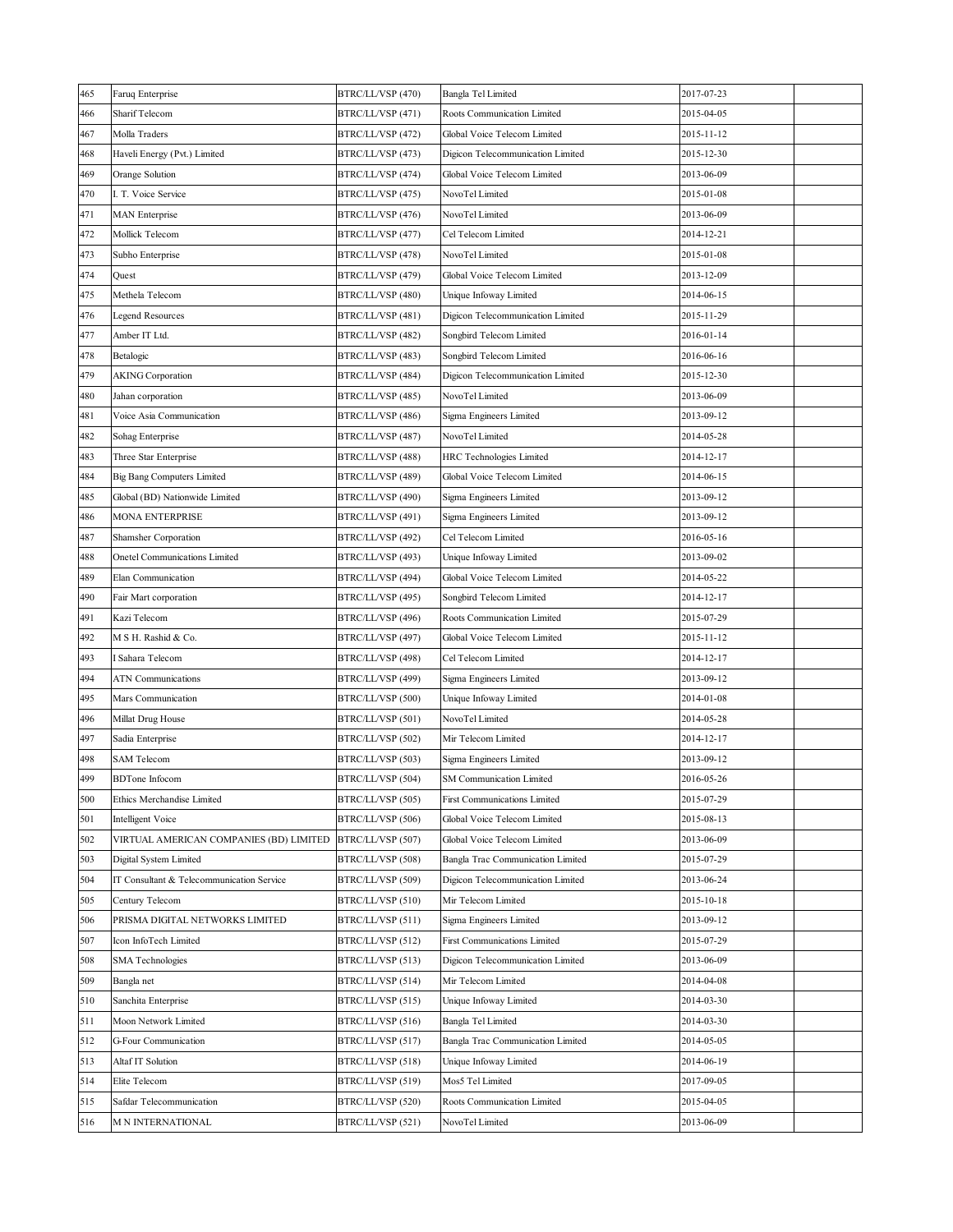| 517 | Techpath                             | BTRC/LL/VSP (522) | Ranks Telecom Limited                    | 2013-06-24 |  |
|-----|--------------------------------------|-------------------|------------------------------------------|------------|--|
| 518 | Kohinoor International               | BTRC/LL/VSP (523) | <b>BG Tel Limited</b>                    | 2013-06-19 |  |
| 519 | Star Sign                            | BTRC/LL/VSP (524) | Global Voice Telecom Limited             | 2014-08-06 |  |
| 520 | SixTrack Company Limited             | BTRC/LL/VSP (525) | Venus Telecom Limited                    | 2016-10-02 |  |
| 521 | Sinha Fashion                        | BTRC/LL/VSP (526) | <b>Bestec Telecom Limited</b>            | 2013-09-12 |  |
| 522 | Pahadika Trading Corporation         | BTRC/LL/VSP (527) | Mir Telecom Limited                      | 2015-08-13 |  |
| 523 | Dhaka Tel                            | BTRC/LL/VSP (528) | Bangla Tel Limited                       | 2013-06-16 |  |
| 524 | Diplomat Holdings Limited            | BTRC/LL/VSP (529) | <b>First Communications Limited</b>      | 2015-07-29 |  |
| 525 | AKASH TELECOMMUNICATION              | BTRC/LL/VSP (530) | Bangla Trac Communication Limited        | 2014-04-08 |  |
| 526 | Connect BD Limited                   | BTRC/LL/VSP (531) | Ranks Telecom Limited                    | 2013-06-24 |  |
| 527 | <b>KRF</b> Communications            | BTRC/LL/VSP (532) | Mir Telecom Limited                      | 2014-07-24 |  |
| 528 | Universal Technology & Communication | BTRC/LL/VSP (533) | Unique Infoway Limited                   | 2014-03-30 |  |
| 529 | D.R. International                   | BTRC/LL/VSP (534) | Unique Infoway Limited                   | 2013-09-02 |  |
| 530 | Sajib Enterprise                     | BTRC/LL/VSP (535) | Bangla Trac Communication Limited        | 2015-07-29 |  |
| 531 | Dean Tech                            | BTRC/LL/VSP (536) | <b>BG Tel Limited</b>                    | 2013-06-19 |  |
| 532 | Prime Corporation                    | BTRC/LL/VSP (537) | HRC Technologies Limited                 | 2013-06-09 |  |
| 533 | XPRESS IT                            | BTRC/LL/VSP (538) | Unique Infoway Limited                   | 2014-04-20 |  |
| 534 | Unique IT                            | BTRC/LL/VSP (539) | Global Voice Telecom Limited             | 2014-07-24 |  |
| 535 | Asia Survey Corporation              | BTRC/LL/VSP (540) | Unique Infoway Limited                   | 2013-09-02 |  |
| 536 | Radisson Technologies                | BTRC/LL/VSP (541) | NovoTel Limited                          | 2014-03-30 |  |
| 537 | Samiha Telecom                       | BTRC/LL/VSP (542) | Global Voice Telecom Limited             | 2014-08-06 |  |
| 538 | Infotech IT                          | BTRC/LL/VSP (543) | Unique Infoway Limited                   | 2014-07-24 |  |
| 539 | High Speed Telecom                   | BTRC/LL/VSP (544) | Songbird Telecom Limited                 | 2013-06-09 |  |
| 540 | <b>Success Telecom</b>               | BTRC/LL/VSP (545) | <b>HRC</b> Technologies Limited          | 2014-12-17 |  |
| 541 | <b>BYTE</b> Communication            | BTRC/LL/VSP (546) | Mir Telecom Limited                      | 2014-04-20 |  |
| 542 | Premium Technologies                 | BTRC/LL/VSP (547) | Global Voice Telecom Limited             | 2017-01-01 |  |
| 543 | M/S. Zohurul Islam                   | BTRC/LL/VSP (548) | Bangla Trac Communication Limited        | 2014-03-30 |  |
| 544 | Ayesha International                 | BTRC/LL/VSP (549) | <b>BG Tel Limited</b>                    | 2016-05-16 |  |
| 545 | Orbit Telecom BD.                    | BTRC/LL/VSP (550) | Sigma Engineers Limited                  | 2017-03-29 |  |
| 546 | M/s. Akanda Enterprise               | BTRC/LL/VSP (551) | Bangla Trac Communication Limited        | 2015-09-01 |  |
| 547 | Galaxy Telecom Company               | BTRC/LL/VSP (552) | NovoTel Limited                          | 2015-04-05 |  |
| 548 | Digitech Telecom                     | BTRC/LL/VSP (553) | Mir Telecom Limited                      | 2017-03-29 |  |
| 549 | Alpha Telecom                        | BTRC/LL/VSP (554) | Unique Infoway Limited                   | 2015-09-01 |  |
| 550 | APT Telecom                          | BTRC/LL/VSP (555) | NovoTel Limited                          | 2015-08-13 |  |
| 551 | Link Tel                             | BTRC/LL/VSP (556) | Digicon Telecommunication Limited        | 2014-07-24 |  |
| 552 | M/s. Ava Corporation                 | BTRC/LL/VSP (557) | NovoTel Limited                          | 2014-07-24 |  |
| 553 | M Telecom                            | BTRC/LL/VSP (558) | Unique Infoway Limited                   | 2015-09-01 |  |
| 554 | GEN IT                               | BTRC/LL/VSP (559) | Digicon Telecommunication Limited        | 2014-07-24 |  |
| 555 | Unique Telecommunication             | BTRC/LL/VSP (560) | Mos5 Tel Limited                         | 2017-09-05 |  |
| 556 | Air Communications                   | BTRC/LL/VSP (561) | Unique Infoway Limited                   | 2015-07-29 |  |
| 557 | Sova Construction                    | BTRC/LL/VSP (562) | Bangladesh International Gateway Limited | 2014-05-05 |  |
| 558 | Joyee communications                 | BTRC/LL/VSP (563) | Mir Telecom Limited                      | 2014-12-17 |  |
| 559 | Anex Agency                          | BTRC/LL/VSP (564) | Digicon Telecommunication Limited        | 2015-12-20 |  |
| 560 | Polycom Communications               | BTRC/LL/VSP (565) | Venus Telecom Limited                    | 2014-02-13 |  |
| 561 | Rashed Enterprise                    | BTRC/LL/VSP (566) | Bangla Trac Communication Limited        | 2015-09-01 |  |
| 562 | Grameen Telecom Services             | BTRC/LL/VSP (567) | Ranks Telecom Limited                    | 2013-06-19 |  |
| 563 | BV COM                               | BTRC/LL/VSP (568) | Unique Infoway Limited                   | 2015-08-13 |  |
| 564 | Mim Zim Telecommunications           | BTRC/LL/VSP (569) | Mir Telecom Limited                      | 2014-07-24 |  |
| 565 | Fahim Enterprise                     | BTRC/LL/VSP (570) | Mir Telecom Limited                      | 2014-12-17 |  |
| 566 | Al Fatah Technology                  | BTRC/LL/VSP (571) | Global Voice Telecom Limited             | 2015-12-30 |  |
| 567 | Srijani Enterprise                   | BTRC/LL/VSP (572) | Bangla Trac Communication Limited        | 2015-07-29 |  |
| 568 | <b>AOM</b> Technologies              | BTRC/LL/VSP (573) | Cel Telecom Limited                      | 2016-01-14 |  |
|     |                                      |                   |                                          |            |  |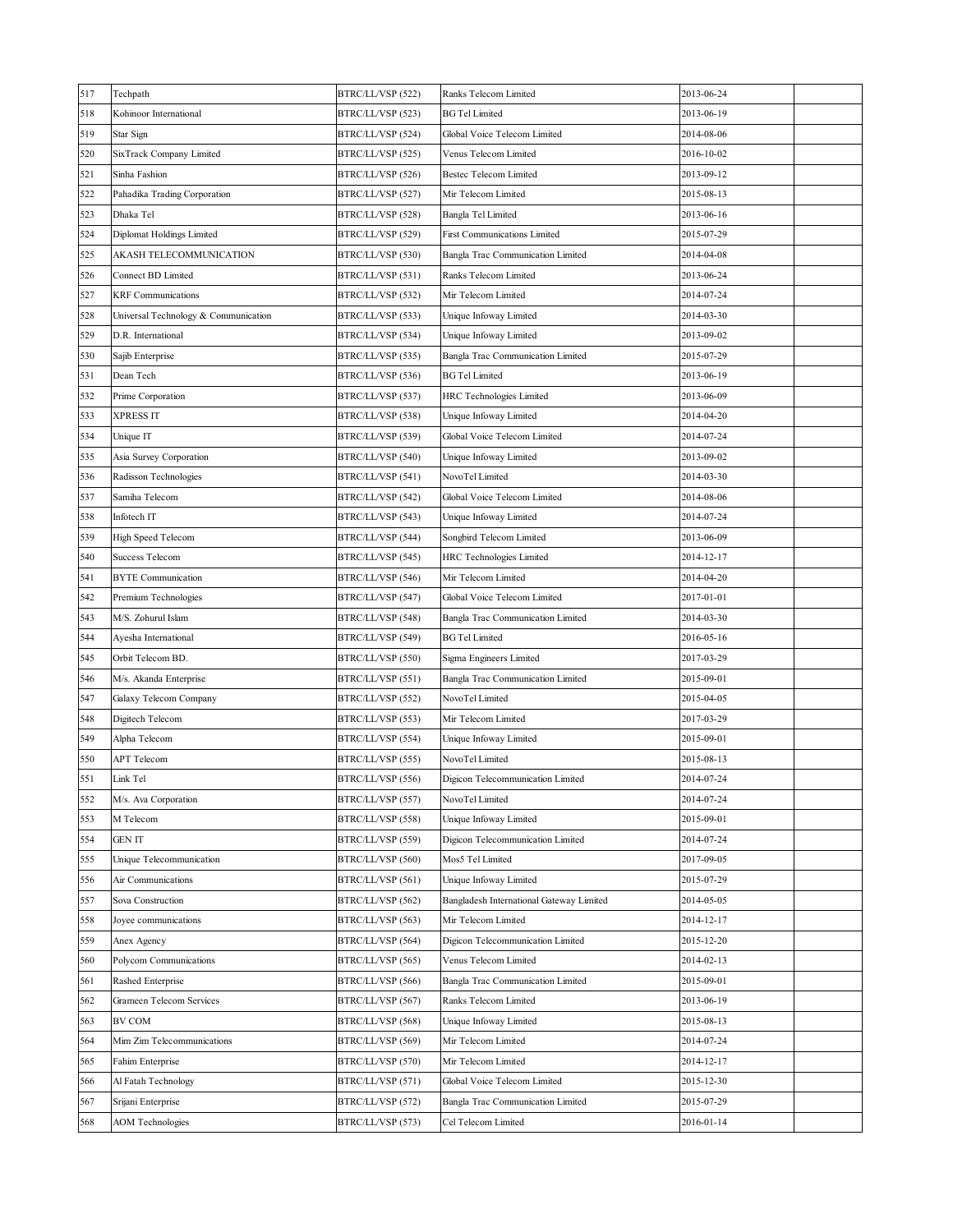| 569 | <b>ACE Solutions</b>                 | BTRC/LL/VSP (575) | Global Voice Telecom Limited             | 2013-06-09 |  |
|-----|--------------------------------------|-------------------|------------------------------------------|------------|--|
| 570 | Zaman Enterprise                     | BTRC/LL/VSP (576) | Unique Infoway Limited                   | 2014-04-20 |  |
| 571 | Z & Z Associates                     | BTRC/LL/VSP (577) | HRC Technologies Limited                 | 2013-06-09 |  |
| 572 | Quick Connect                        | BTRC/LL/VSP (578) | DBL Telecom Limited                      | 2013-09-02 |  |
| 573 | Muhuri Engineering Corporation       | BTRC/LL/VSP (579) | Global Voice Telecom Limited             | 2017-07-23 |  |
| 574 | ATN Communication                    | BTRC/LL/VSP (580) | Venus Telecom Limited                    | 2014-01-08 |  |
| 575 | Telecom Services Limited             | BTRC/LL/VSP (581) | Bangladesh International Gateway Limited | 2014-04-20 |  |
| 576 | Ring To Ring Telecom                 | BTRC/LL/VSP (582) | Roots Communication Limited              | 2015-07-29 |  |
| 577 | SH Agro and Company Limited          | BTRC/LL/VSP (583) | Digicon Telecommunication Limited        | 2015-12-20 |  |
| 578 | M/s. ANONDO LAL SAMODDOR             | BTRC/LL/VSP (584) | Unique Infoway Limited                   | 2014-07-24 |  |
| 579 | Noman Tel                            | BTRC/LL/VSP (585) | HRC Technologies Limited                 | 2014-12-17 |  |
| 580 | Kashmir Fashion                      | BTRC/LL/VSP (586) | Global Voice Telecom Limited             | 2015-10-18 |  |
| 581 | Mim International                    | BTRC/LL/VSP (587) | Digicon Telecommunication Limited        | 2015-12-30 |  |
| 582 | Joint Telecommunication              | BTRC/LL/VSP (588) | Cel Telecom Limited                      | 2016-08-31 |  |
| 583 | Arista Telecom Limited               | BTRC/LL/VSP (589) | NovoTel Limited                          | 2015-07-29 |  |
| 584 | <b>BANGLADESH GATEWAY</b>            | BTRC/LL/VSP (590) | Sigma Engineers Limited                  | 2014-04-20 |  |
| 585 | Eon InfoSys Technology               | BTRC/LL/VSP (591) | Mos5 Tel Limited                         | 2016-08-07 |  |
| 586 | Samon Trade Communication            | BTRC/LL/VSP (592) | Global Voice Telecom Limited             | 2015-12-20 |  |
| 587 | E-Vista Technologies                 | BTRC/LL/VSP (593) | Roots Communication Limited              | 2015-07-29 |  |
| 588 | Locus Technologies                   | BTRC/LL/VSP (594) | Bangla Trac Communication Limited        | 2014-06-15 |  |
| 589 | <b>Base Textiles Limited</b>         | BTRC/LL/VSP (595) | Bangladesh International Gateway Limited | 2014-02-13 |  |
| 590 | Akash CNG Filling Limited            | BTRC/LL/VSP (596) | NovoTel Limited                          | 2013-06-09 |  |
| 591 | <b>Base Papers Limited</b>           | BTRC/LL/VSP (597) | NovoTel Limited                          | 2013-06-09 |  |
| 592 | <b>Integrated Managed Services</b>   | BTRC/LL/VSP (598) | Digicon Telecommunication Limited        | 2015-12-30 |  |
| 593 | Madhumoti Tel                        | BTRC/LL/VSP (599) | Unique Infoway Limited                   | 2015-09-01 |  |
| 594 | Digi Voice Communication             | BTRC/LL/VSP (600) | Global Voice Telecom Limited             | 2014-05-22 |  |
| 595 | Unique Tel                           | BTRC/LL/VSP (601) | Bangladesh International Gateway Limited | 2014-02-13 |  |
| 596 | M/s. Tech Squard                     | BTRC/LL/VSP (602) | Cel Telecom Limited                      | 2017-12-03 |  |
| 597 | M. A. H. International Traders       | BTRC/LL/VSP (603) | Mir Telecom Limited                      | 2013-09-12 |  |
| 598 | Hye Telecom                          | BTRC/LL/VSP (604) | Digicon Telecommunication Limited        | 2013-06-09 |  |
| 599 | Friend's Tel                         | BTRC/LL/VSP (605) | Unique Infoway Limited                   | 2015-09-01 |  |
| 600 | Asia Pacific Tel                     | BTRC/LL/VSP (606) | Unique Infoway Limited                   | 2015-09-01 |  |
| 601 | Advance Tel                          | BTRC/LL/VSP (607) | Unique Infoway Limited                   | 2015-09-01 |  |
| 602 | Nahid Enterprise                     | BTRC/LL/VSP (608) | Unique Infoway Limited                   | 2014-07-24 |  |
| 603 | AR Technology                        | BTRC/LL/VSP (609) | Roots Communication Limited              | 2015-07-29 |  |
| 604 | Osel Soft                            | BTRC/LL/VSP (610) | Unique Infoway Limited                   | 2015-09-01 |  |
| 605 | Zannat Telecom                       | BTRC/LL/VSP (611) | Venus Telecom Limited                    | 2013-12-09 |  |
| 606 | M&F Service                          | BTRC/LL/VSP (612) | Global Voice Telecom Limited             | 2014-06-15 |  |
| 607 | Amader Phone                         | BTRC/LL/VSP (613) | Sigma Engineers Limited                  | 2014-03-05 |  |
| 608 | K M Engineering                      | BTRC/LL/VSP (614) | Unique Infoway Limited                   | 2015-10-04 |  |
| 609 | Silicon Telecom                      | BTRC/LL/VSP (615) | Ranks Telecom Limited                    | 2016-05-16 |  |
| 610 | S N Engineering & Technology Limited | BTRC/LL/VSP (616) | Global Voice Telecom Limited             | 2015-10-18 |  |
| 611 | Promoda Textiles Limited             | BTRC/LL/VSP (617) | Bangla Trac Communication Limited        | 2015-10-04 |  |
| 612 | Imprees Telecom                      | BTRC/LL/VSP (618) | Roots Communication Limited              | 2013-06-09 |  |
| 613 | A Plus Bangladesh Limited            | BTRC/LL/VSP (619) | Mir Telecom Limited                      | 2015-08-13 |  |
| 614 | Woakiya Communications               | BTRC/LL/VSP (620) | Digicon Telecommunication Limited        | 2013-06-09 |  |
| 615 | Super Power Engineering              | BTRC/LL/VSP (621) | Songbird Telecom Limited                 | 2013-07-09 |  |
| 616 | R. S. Telecom                        | BTRC/LL/VSP (622) | Digicon Telecommunication Limited        | 2013-06-24 |  |
| 617 | ScanMap                              | BTRC/LL/VSP (623) | Roots Communication Limited              | 2016-06-30 |  |
| 618 | Bangla Voice Networks Limited        | BTRC/LL/VSP (624) | Global Voice Telecom Limited             | 2014-06-15 |  |
| 619 | ISP BD 71                            | BTRC/LL/VSP (625) | Songbird Telecom Limited                 | 2017-01-01 |  |
| 620 | Annanta Telecommunication            | BTRC/LL/VSP (626) | Bangla Tel Limited                       | 2013-06-09 |  |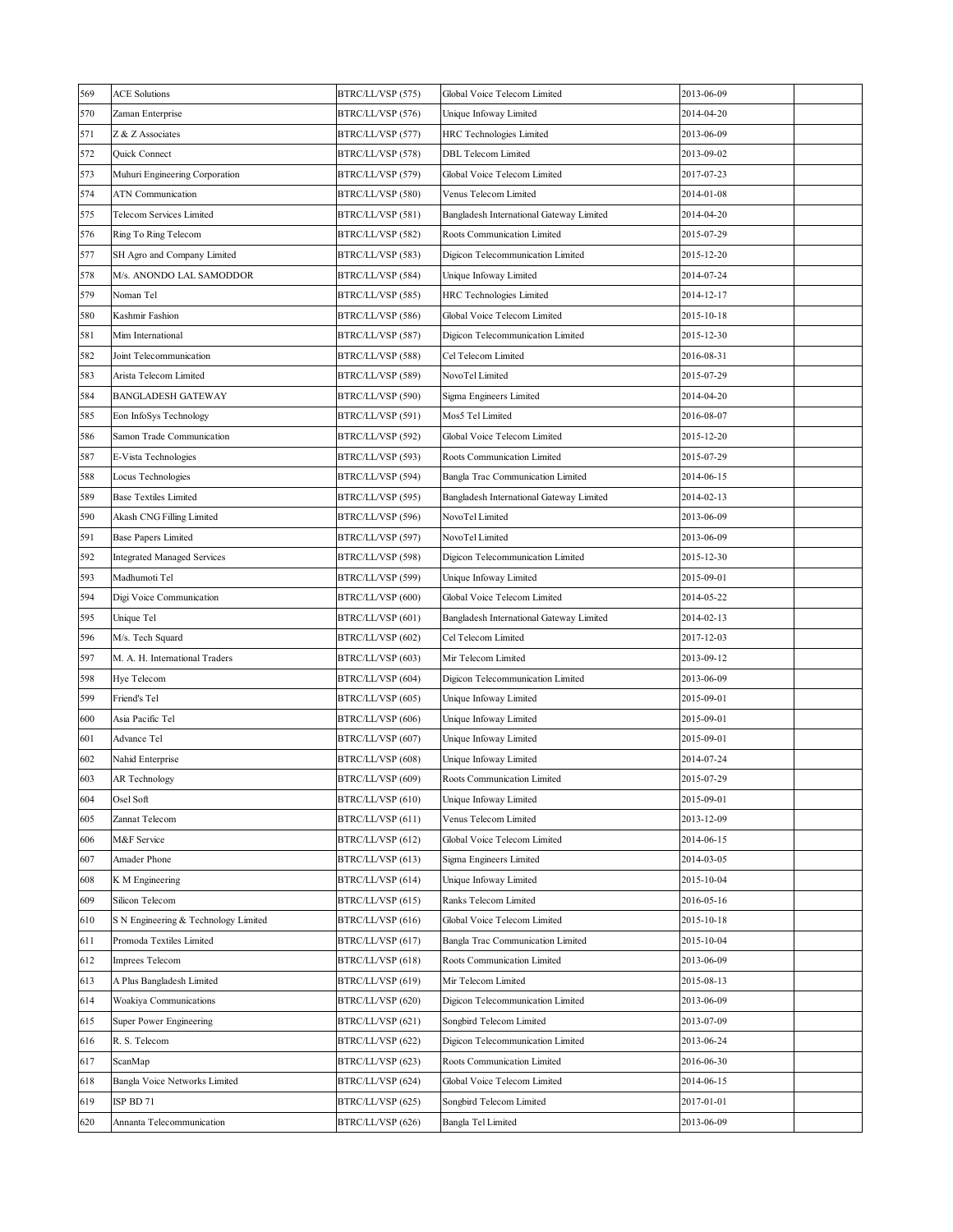| 621 | H S Telecom                                | BTRC/LL/VSP (627) | Unique Infoway Limited                        | 2015-08-13 |  |
|-----|--------------------------------------------|-------------------|-----------------------------------------------|------------|--|
| 622 | Rosemary                                   | BTRC/LL/VSP (628) | Mir Telecom Limited                           | 2015-09-01 |  |
| 623 | Robin Communication                        | BTRC/LL/VSP (629) | Roots Communication Limited                   | 2016-03-01 |  |
| 624 | Mormo Enterprise                           | BTRC/LL/VSP (630) | Mir Telecom Limited                           | 2014-12-17 |  |
| 625 | Haque's IT                                 | BTRC/LL/VSP (631) | Global Voice Telecom Limited                  | 2014-07-24 |  |
| 626 | JR Enterprise                              | BTRC/LL/VSP (632) | Global Voice Telecom Limited                  | 2014-07-24 |  |
| 627 | GETWAY COMMUNICATION                       | BTRC/LL/VSP (633) | Bangla Trac Communication Limited             | 2013-06-09 |  |
| 628 | Diplomat shipping Limited                  | BTRC/LL/VSP (634) | Digicon Telecommunication Limited             | 2013-06-09 |  |
| 629 | New Olympia Biscuit Factory (Pvt.) Limited | BTRC/LL/VSP (635) | Mir Telecom Limited                           | 2015-09-10 |  |
| 630 | Align IT                                   | BTRC/LL/VSP (636) | Cel Telecom Limited                           | 2017-09-05 |  |
| 631 | Robirong Telecom                           | BTRC/LL/VSP (637) | Mir Telecom Limited                           | 2013-10-02 |  |
| 632 | RK Network                                 | BTRC/LL/VSP (638) | Unique Infoway Limited                        | 2016-01-26 |  |
| 633 | Voice Tech                                 | BTRC/LL/VSP (639) | HRC Technologies Limited                      | 2014-01-28 |  |
| 634 | Sharthok Enterprise                        | BTRC/LL/VSP (640) | Global Voice Telecom Limited                  | 2013-09-12 |  |
| 635 | BRTISH ADMISSIONS CONSULTANT               | BTRC/LL/VSP (641) | Songbird Telecom Limited                      | 2014-05-12 |  |
| 636 | Neptune Telecom                            | BTRC/LL/VSP (642) | Roots Communication Limited                   | 2014-03-30 |  |
| 637 | AJJANO ACCESSORIES                         | BTRC/LL/VSP (643) | Digicon Telecommunication Limited             | 2014-08-06 |  |
| 638 | Diplomat Properties Limited                | BTRC/LL/VSP (644) | First Communications Limited                  | 2015-07-29 |  |
| 639 | AK Telecom                                 | BTRC/LL/VSP (645) | Bangla Trac Communication Limited             | 2014-03-30 |  |
| 640 | Nazia Enterprise                           | BTRC/LL/VSP (646) | NovoTel Limited                               | 2014-03-30 |  |
| 641 | Angel Shipping Limited                     | BTRC/LL/VSP (647) | Global Voice Telecom Limited                  | 2017-07-23 |  |
| 642 | Shamparko Shakti                           | BTRC/LL/VSP (648) | Global Voice Telecom Limited                  | 2013-09-12 |  |
| 643 | Firefly Enterprise                         | BTRC/LL/VSP (649) | Mir Telecom Limited                           | 2014-03-30 |  |
| 644 | Meo Tel                                    | BTRC/LL/VSP (650) | First Communications Limited                  | 2016-06-16 |  |
| 645 | Roja Telecom                               | BTRC/LL/VSP (651) | Unique Infoway Limited                        | 2014-08-06 |  |
| 646 | Vision Builders Limited                    | BTRC/LL/VSP (652) | Cel Telecom Limited                           | 2017-05-11 |  |
| 647 | Kamal Telecom                              | BTRC/LL/VSP (653) | Global Voice Telecom Limited                  | 2013-09-12 |  |
| 648 | Evergreen Industries Limited               | BTRC/LL/VSP (654) | Unique Infoway Limited                        | 2014-07-24 |  |
| 649 | Ifa World (Pvt.) Limited                   | BTRC/LL/VSP (655) | Cel Telecom Limited                           | 2017-09-05 |  |
| 650 | A&T Communications                         | BTRC/LL/VSP (656) | Mir Telecom Limited                           | 2014-05-22 |  |
| 651 | Uttara Stone Crusher                       | BTRC/LL/VSP (657) | Roots Communication Limited                   | 2016-01-26 |  |
| 652 | Shamim Corporation                         | BTRC/LL/VSP (658) | HRC Technologies Limited                      | 2015-07-29 |  |
| 653 | VIS-A-VIS Telecommunications               | BTRC/LL/VSP (659) | Digicon Telecommunication Limited             | 2014-06-15 |  |
| 654 | AB Technologies                            | BTRC/LL/VSP (660) | Digicon Telecommunication Limited             | 2013-06-09 |  |
| 655 | Virtual Technology Limited                 | BTRC/LL/VSP (661) | Unique Infoway Limited                        | 2014-08-06 |  |
| 656 | Jebun Telecom                              | BTRC/LL/VSP (662) | Cel Telecom Limited                           | 2017-01-01 |  |
| 657 | Mahir Tahsin Enterprise                    | BTRC/LL/VSP (663) | Mir Telecom Limited                           | 2015-08-13 |  |
| 658 | IT Park                                    | BTRC/LL/VSP (664) | Songbird Telecom Limited                      | 2017-09-05 |  |
| 659 | M-One Telecom                              | BTRC/LL/VSP (665) | NovoTel Limited                               | 2015-02-16 |  |
| 660 | Bangladesh Trade & Marketing Corporation   | BTRC/LL/VSP (666) | Cel Telecom Limited                           | 2015-07-29 |  |
| 661 | Cosmic Telecommunication                   | BTRC/LL/VSP (667) | SM Communication Limited                      | 2016-05-16 |  |
| 662 | Aloha Limited                              | BTRC/LL/VSP (668) | Mir Telecom Limited                           | 2014-08-13 |  |
| 663 | M/s. Neecom                                | BTRC/LL/VSP (669) | Bangladesh Telecommunications Company Limited | 2017-01-01 |  |
| 664 | Sneha Networks                             | BTRC/LL/VSP (670) | Unique Infoway Limited                        | 2015-10-04 |  |
| 665 | Noore Badar Telecom                        | BTRC/LL/VSP (671) | Digicon Telecommunication Limited             | 2015-12-30 |  |
| 666 | Vista Export Import Trading Company        | BTRC/LL/VSP (672) | Digicon Telecommunication Limited             | 2015-12-30 |  |
| 667 | M/s. Nazmus Sadat Telecom                  | BTRC/LL/VSP (673) | Digicon Telecommunication Limited             | 2015-12-30 |  |
| 668 | Mushfika Telecom                           | BTRC/LL/VSP (674) | Cel Telecom Limited                           | 2015-10-27 |  |
| 669 | Hamza Telecom                              | BTRC/LL/VSP (675) | NovoTel Limited                               | 2015-07-29 |  |
| 670 | Classic Trading                            | BTRC/LL/VSP (676) | SM Communication Limited                      | 2016-05-16 |  |
| 671 | Fair Enterprise                            | BTRC/LL/VSP (677) | Roots Communication Limited                   | 2016-03-01 |  |
| 672 | Al Amin Telecommunication                  | BTRC/LL/VSP (678) | Roots Communication Limited                   | 2014-12-17 |  |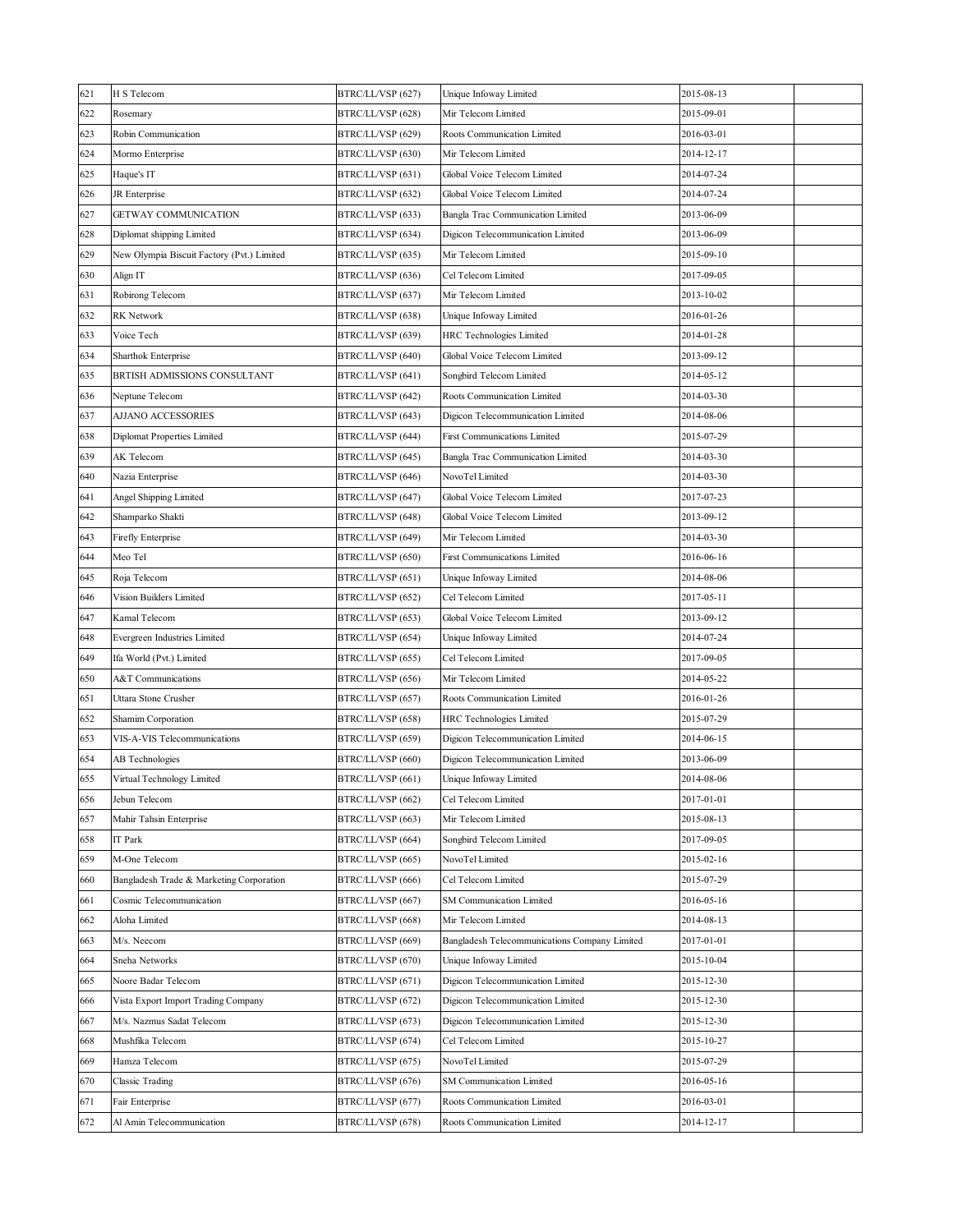| 673 | Rial Telecommunication                    | BTRC/LL/VSP (679) | Roots Communication Limited       | 2015-04-05 |  |
|-----|-------------------------------------------|-------------------|-----------------------------------|------------|--|
| 674 | Omi Trading Agency                        | BTRC/LL/VSP (680) | Venus Telecom Limited             | 2017-12-03 |  |
| 675 | SebaTel Network Limited                   | BTRC/LL/VSP (681) | Bangla Tel Limited                | 2013-06-09 |  |
| 676 | <b>SR</b> Communications                  | BTRC/LL/VSP (682) | Global Voice Telecom Limited      | 2013-06-09 |  |
| 677 | SM Communication                          | BTRC/LL/VSP (683) | Global Voice Telecom Limited      | 2013-06-09 |  |
| 678 | Gateway Telecom                           | BTRC/LL/VSP (684) | Bangla Tel Limited                | 2014-02-24 |  |
| 679 | Safe Talk Telecom                         | BTRC/LL/VSP (685) | Global Voice Telecom Limited      | 2015-10-18 |  |
| 680 | Z & J Telecom                             | BTRC/LL/VSP (686) | Mir Telecom Limited               | 2013-06-09 |  |
| 681 | Pro Data Limited                          | BTRC/LL/VSP (687) | Global Voice Telecom Limited      | 2015-10-04 |  |
| 682 | M/s. Sadia Enterprise                     | BTRC/LL/VSP (688) | Sigma Engineers Limited           | 2018-01-09 |  |
| 683 | Newell Technologies                       | BTRC/LL/VSP (689) | NovoTel Limited                   | 2015-09-10 |  |
| 684 | Raisa Trading                             | BTRC/LL/VSP (690) | Global Voice Telecom Limited      | 2017-03-29 |  |
| 685 | SR International                          | BTRC/LL/VSP (691) | Unique Infoway Limited            | 2014-08-06 |  |
| 686 | Labaid Limited                            | BTRC/LL/VSP (692) | Vision Tel Limited                | 2013-06-30 |  |
| 687 | Labaid Properties Limited                 | BTRC/LL/VSP (693) | Vision Tel Limited                | 2013-06-30 |  |
| 688 | Sakhi Telecommunication & Information Co. | BTRC/LL/VSP (694) | Cel Telecom Limited               | 2015-07-29 |  |
| 689 | <b>Black Hole</b>                         | BTRC/LL/VSP (695) | Mir Telecom Limited               | 2014-03-30 |  |
| 690 | GPI Asia Tel                              | BTRC/LL/VSP (696) | Global Voice Telecom Limited      | 2017-07-23 |  |
| 691 | MS Nahar Trading                          | BTRC/LL/VSP (697) | Digicon Telecommunication Limited | 2013-06-09 |  |
| 692 | R.S. TELECOM                              | BTRC/LL/VSP (698) | Digicon Telecommunication Limited | 2014-06-15 |  |
| 693 | K. TELECOM                                | BTRC/LL/VSP (699) | Venus Telecom Limited             | 2017-07-23 |  |
| 694 | M/s. Habibur Rahman                       | BTRC/LL/VSP (700) | Global Voice Telecom Limited      | 2015-11-12 |  |
| 695 | M/s. Riham Enterprise                     | BTRC/LL/VSP (701) | Bangla Trac Communication Limited | 2015-07-29 |  |
| 696 | Patharia Communications                   | BTRC/LL/VSP (702) | Mir Telecom Limited               | 2013-06-09 |  |
| 697 | T-1 Telecom                               | BTRC/LL/VSP (703) | Mir Telecom Limited               | 2013-06-09 |  |
| 698 | N. S Enterprise                           | BTRC/LL/VSP (704) | Mir Telecom Limited               | 2013-06-09 |  |
| 699 | AI Communications                         | BTRC/LL/VSP (705) | Mir Telecom Limited               | 2013-06-09 |  |
| 700 | S G Tech                                  | BTRC/LL/VSP (706) | Global Voice Telecom Limited      | 2013-06-09 |  |
| 701 | Alif Telecom                              | BTRC/LL/VSP (707) | Mir Telecom Limited               | 2013-06-09 |  |
| 702 | Digital World                             | BTRC/LL/VSP (708) | HRC Technologies Limited          | 2013-06-09 |  |
| 703 | Sikder Teleservices                       | BTRC/LL/VSP (709) | Mir Telecom Limited               | 2013-07-31 |  |
| 704 | S H International                         | BTRC/LL/VSP (710) | Unique Infoway Limited            | 2015-09-10 |  |
| 705 | Abir Enterprise                           | BTRC/LL/VSP (711) | Cel Telecom Limited               | 2016-10-02 |  |
| 706 | S Telecom                                 | BTRC/LL/VSP (712) | Unique Infoway Limited            | 2015-10-04 |  |
| 707 | Multiple Enterprise                       | BTRC/LL/VSP (713) | Songbird Telecom Limited          | 2013-06-30 |  |
| 708 | Covex Limited                             | BTRC/LL/VSP (714) | Mir Telecom Limited               | 2015-09-10 |  |
| 709 | R. S. Telecom                             | BTRC/LL/VSP (715) | Unique Infoway Limited            | 2016-08-31 |  |
| 710 | Comjagat Technologies                     | BTRC/LL/VSP (716) | Global Voice Telecom Limited      | 2015-11-12 |  |
| 711 | Disha Property Development                | BTRC/LL/VSP (717) | Venus Telecom Limited             | 2013-09-10 |  |
| 712 | Agro Farm Corporation                     | BTRC/LL/VSP (718) | HRC Technologies Limited          | 2013-07-31 |  |
| 713 | Fusion Telecom                            | BTRC/LL/VSP (719) | Global Voice Telecom Limited      | 2013-06-09 |  |
| 714 | M/s. Anisur Rahman Mithu                  | BTRC/LL/VSP (720) | NovoTel Limited                   | 2014-06-15 |  |
| 715 | Unifoz Entertainment Associate?           | BTRC/LL/VSP (721) | Venus Telecom Limited             | 2013-09-10 |  |
| 716 | Conficem Agencies Limited?                | BTRC/LL/VSP (722) | Digicon Telecommunication Limited | 2013-06-09 |  |
| 717 | Bhuiyan Trading Corporation               | BTRC/LL/VSP (723) | Songbird Telecom Limited          | 2013-06-09 |  |
| 718 | Electropac Industries Limited             | BTRC/LL/VSP (724) | Digicon Telecommunication Limited | 2013-06-09 |  |
| 719 | Confidence Electric Limited               | BTRC/LL/VSP (725) | Digicon Telecommunication Limited | 2013-06-09 |  |
| 720 | Venus Transport Agency                    | BTRC/LL/VSP (726) | Mir Telecom Limited               | 2015-08-13 |  |
| 721 | One World Solution & Services             | BTRC/LL/VSP (727) | Global Voice Telecom Limited      | 2015-10-18 |  |
| 722 | Five Star Telecom                         | BTRC/LL/VSP (728) | SM Communication Limited          | 2017-09-05 |  |
| 723 | Joyeeta Tel                               | BTRC/LL/VSP (729) |                                   | 2014-12-17 |  |
| 724 | N. V. Telecom Services                    | BTRC/LL/VSP (730) | Mir Telecom Limited               | 2013-06-09 |  |
|     |                                           |                   |                                   |            |  |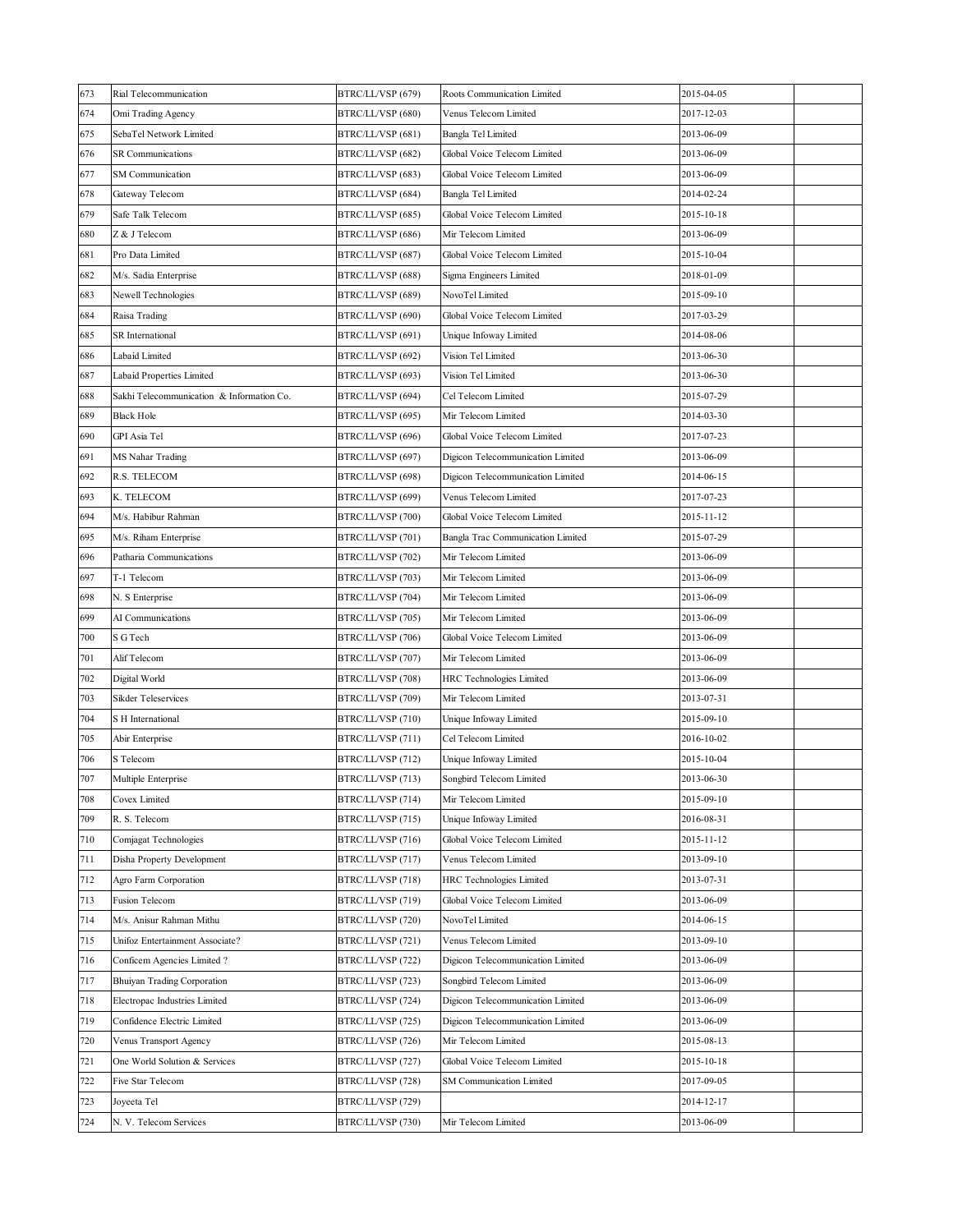| 725 | Abrar Telecom                              | BTRC/LL/VSP (731) | Mir Telecom Limited                           | 2013-06-09 |  |
|-----|--------------------------------------------|-------------------|-----------------------------------------------|------------|--|
| 726 | Alloy Trading                              | BTRC/LL/VSP (732) | Bangla Tel Limited                            | 2015-09-01 |  |
| 727 | Echo BD.Com                                | BTRC/LL/VSP (733) | Venus Telecom Limited                         | 2014-03-05 |  |
| 728 | Amin Telecommunication                     | BTRC/LL/VSP (734) | Sigma Engineers Limited                       | 2018-01-09 |  |
| 729 | Mashruf International                      | BTRC/LL/VSP (735) | NovoTel Limited                               | 2014-03-30 |  |
| 730 | Lamda Telecom                              | BTRC/LL/VSP (736) | NovoTel Limited                               | 2014-10-14 |  |
| 731 | R.K. Infotech                              | BTRC/LL/VSP (737) | Mir Telecom Limited                           | 2013-10-30 |  |
| 732 | <b>MANISPOWER Corporation</b>              | BTRC/LL/VSP (738) | Venus Telecom Limited                         | 2016-01-26 |  |
| 733 | RR Packaging Industries                    | BTRC/LL/VSP (739) | DBL Telecom Limited                           | 2013-09-02 |  |
| 734 | S & S Associates                           | BTRC/LL/VSP (740) | HRC Technologies Limited                      | 2013-06-09 |  |
| 735 | Power Vision International                 | BTRC/LL/VSP (741) | Cel Telecom Limited                           | 2017-09-05 |  |
| 736 | Tahsin Telecom                             | BTRC/LL/VSP (742) | Mir Telecom Limited                           | 2015-08-13 |  |
| 737 | <b>Azmeer Communications</b>               | BTRC/LL/VSP (743) | NovoTel Limited                               | 2013-06-09 |  |
| 738 | JK Telecom                                 | BTRC/LL/VSP (744) | Bangla Trac Communication Limited             | 2014-05-12 |  |
| 739 | Shasha Telecom                             | BTRC/LL/VSP (745) | <b>DBL</b> Telecom Limited                    | 2014-05-05 |  |
| 740 | Mona Telecom                               | BTRC/LL/VSP (746) | Mir Telecom Limited                           | 2015-09-01 |  |
| 741 | Sikder Metal Product and ICT Communication | BTRC/LL/VSP (747) | <b>BG Tel Limited</b>                         | 2013-06-19 |  |
| 742 | E-Life Communications                      | BTRC/LL/VSP (748) | <b>BG</b> Tel Limited                         | 2013-06-19 |  |
| 743 | Wahab Telecom                              | BTRC/LL/VSP (749) | Bangladesh International Gateway Limited      | 2017-07-23 |  |
| 744 | Aynan Telecom                              | BTRC/LL/VSP (750) | Roots Communication Limited                   | 2016-08-31 |  |
| 745 | Azraf Telecom                              | BTRC/LL/VSP (751) | Roots Communication Limited                   | 2016-08-31 |  |
| 746 | <b>CTS</b>                                 | BTRC/LL/VSP (752) | Bangladesh Telecommunications Company Limited | 2017-01-01 |  |
| 747 | RS4 Enterprise                             | BTRC/LL/VSP (753) | Digicon Telecommunication Limited             | 2014-06-15 |  |
| 748 | N.R. COMMUNICATIONS                        | BTRC/LL/VSP (754) | Mir Telecom Limited                           | 2014-06-15 |  |
| 749 | Thein Ching Global Traders Limited         | BTRC/LL/VSP (755) | Bangla Tel Limited                            | 2014-10-14 |  |
| 750 | Fahim Telecom                              | BTRC/LL/VSP (756) | NovoTel Limited                               | 2015-08-13 |  |
| 751 | M/s. Hammad Enterprise                     | BTRC/LL/VSP (757) | Global Voice Telecom Limited                  | 2014-06-15 |  |
| 752 | Alauddin Super Tele Communication          | BTRC/LL/VSP (758) | Digicon Telecommunication Limited             | 2015-10-04 |  |
| 753 | <b>Bijoy Communications</b>                | BTRC/LL/VSP (759) | Mir Telecom Limited                           | 2014-12-17 |  |
| 754 | Sadman Tel                                 | BTRC/LL/VSP (760) | NovoTel Limited                               | 2014-03-30 |  |
| 755 | Fardin & Farhan Enterprise                 | BTRC/LL/VSP (761) | Unique Infoway Limited                        | 2017-03-29 |  |
| 756 | Dreamland Telecommunication                | BTRC/LL/VSP (762) | Platinum Communications Limited               | 2013-06-30 |  |
| 757 | Skylink Telecommunication                  | BTRC/LL/VSP (763) | Platinum Communications Limited               | 2017-07-23 |  |
| 758 | Ray Communication                          | BTRC/LL/VSP (764) | Roots Communication Limited                   | 2016-03-01 |  |
| 759 | K-Talk Communication Limited               | BTRC/LL/VSP (765) | Venus Telecom Limited                         | 2016-05-16 |  |
| 760 | Laurel Sourcing                            | BTRC/LL/VSP (766) | Unique Infoway Limited                        | 2015-08-13 |  |
| 761 | R. M. Telecom                              | BTRC/LL/VSP (767) | Roots Communication Limited                   | 2015-12-20 |  |
| 762 | E-Pulse Technologies Limited               | BTRC/LL/VSP (768) | Digicon Telecommunication Limited             | 2013-06-09 |  |
| 763 | FTI Communication                          | BTRC/LL/VSP (769) | Digicon Telecommunication Limited             | 2013-06-09 |  |
| 764 | TechSource Limited                         | BTRC/LL/VSP (770) | Bangla Tel Limited                            | 2014-01-28 |  |
| 765 | Rayhan Telecom                             | BTRC/LL/VSP (771) | Mir Telecom Limited                           | 2014-06-15 |  |
| 766 | Mozumder Telecommunications                | BTRC/LL/VSP (772) | Mir Telecom Limited                           | 2013-06-09 |  |
| 767 | <b>ZED</b> Communications                  | BTRC/LL/VSP (773) | Mir Telecom Limited                           | 2015-07-29 |  |
| 768 | Muhammed Communications                    | BTRC/LL/VSP (774) | Mir Telecom Limited                           | 2013-06-09 |  |
| 769 | Shams Communications                       | BTRC/LL/VSP (775) | Mir Telecom Limited                           | 2013-06-09 |  |
| 770 | Sigtran IT Solutions                       | BTRC/LL/VSP (776) | Mir Telecom Limited                           | 2014-08-06 |  |
| 771 | A Tel                                      | BTRC/LL/VSP (777) | Mir Telecom Limited                           | 2013-06-09 |  |
| 772 | A. M. Technology                           | BTRC/LL/VSP (778) | Unique Infoway Limited                        | 2013-09-02 |  |
| 773 | M/s. Munshi Telecom                        | BTRC/LL/VSP (779) | Mir Telecom Limited                           | 2013-06-16 |  |
| 774 | Jeet International                         | BTRC/LL/VSP (780) | Digicon Telecommunication Limited             | 2013-07-18 |  |
| 775 | Hitech IT Solutions                        | BTRC/LL/VSP (781) | Global Voice Telecom Limited                  | 2013-11-28 |  |
| 776 | <b>BDCOM</b> Online Limited                | BTRC/LL/VSP (782) | Bangladesh International Gateway Limited      | 2015-02-22 |  |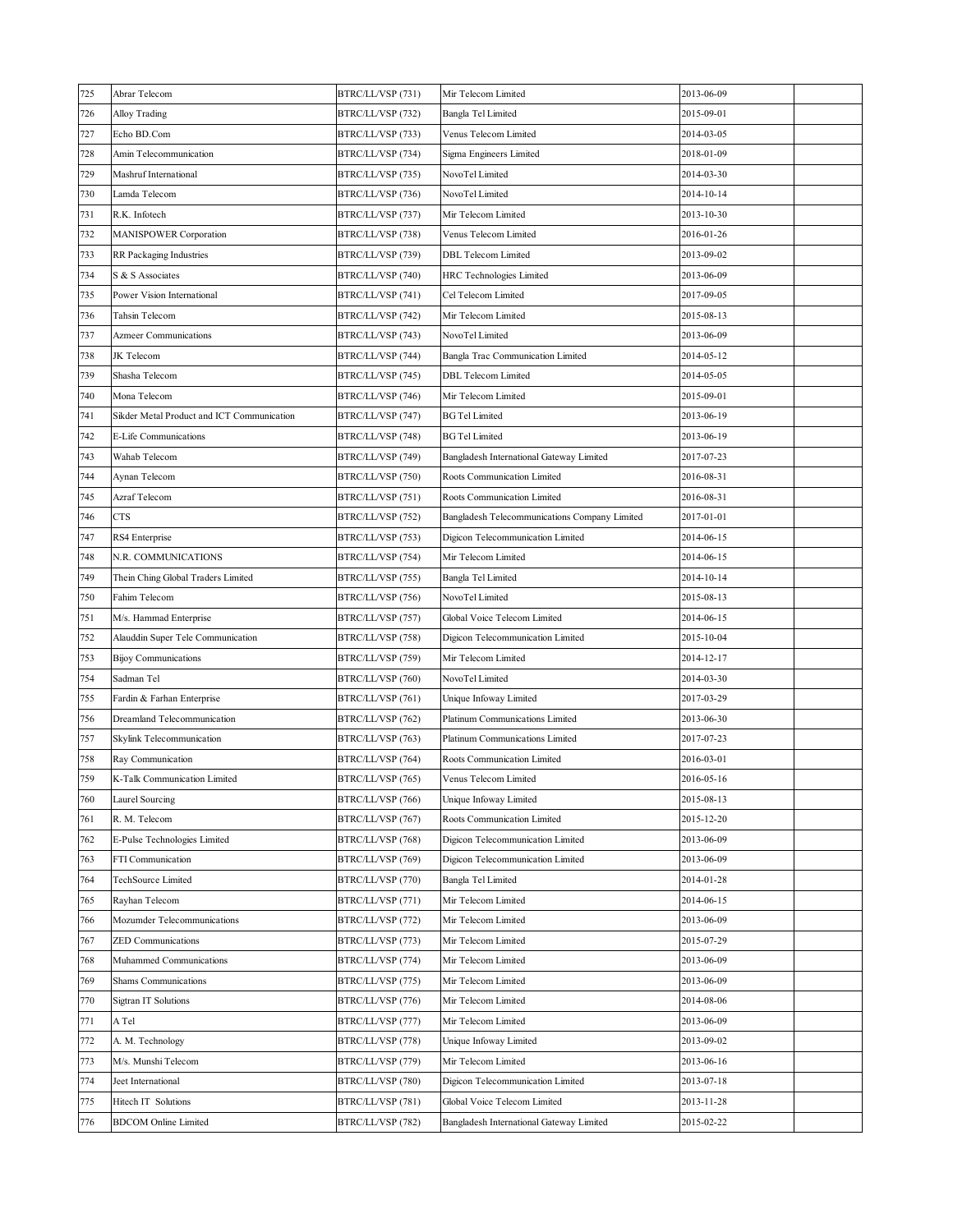| 777 | PM Telecom                            | BTRC/LL/VSP (783) | <b>First Communications Limited</b>      | 2014-05-05 |  |
|-----|---------------------------------------|-------------------|------------------------------------------|------------|--|
| 778 | ASIF Telecom                          | BTRC/LL/VSP (784) | <b>First Communications Limited</b>      | 2014-05-05 |  |
| 779 | Shihab Trading House                  | BTRC/LL/VSP (785) | Songbird Telecom Limited                 | 2014-12-21 |  |
| 780 | RR Telecommunications                 | BTRC/LL/VSP (786) | NovoTel Limited                          | 2013-06-09 |  |
| 781 | Akash Telecommunication               | BTRC/LL/VSP (787) | Sigma Engineers Limited                  | 2018-01-09 |  |
| 782 | UCC                                   | BTRC/LL/VSP (788) | Ranks Telecom Limited                    | 2013-06-30 |  |
| 783 | Snigdha Enterprise                    | BTRC/LL/VSP (789) | Bangla Trac Communication Limited        | 2015-07-29 |  |
| 784 | Marso Aircom                          | BTRC/LL/VSP (790) | Bangla Tel Limited                       | 2013-06-09 |  |
| 785 | Anas Telecom                          | BTRC/LL/VSP (791) | NovoTel Limited                          | 2015-07-29 |  |
| 786 | <b>SNIPRO Limited</b>                 | BTRC/LL/VSP (792) | Bangla Trac Communication Limited        | 2014-05-12 |  |
| 787 | Excel Voice Call                      | BTRC/LL/VSP (793) | Unique Infoway Limited                   | 2013-09-02 |  |
| 788 | <b>Energy Builders</b>                | BTRC/LL/VSP (794) | Bangla Trac Communication Limited        | 2013-06-09 |  |
| 789 | Traple S. Enterprise                  | BTRC/LL/VSP (795) | Digicon Telecommunication Limited        | 2014-06-15 |  |
| 790 | M/s. Mamun Enterprise                 | BTRC/LL/VSP (796) | Digicon Telecommunication Limited        | 2013-06-24 |  |
| 791 | Global Talk                           | BTRC/LL/VSP (797) | Bangla Tel Limited                       | 2013-06-30 |  |
| 792 | Bex Buy Trading                       | BTRC/LL/VSP (798) | <b>First Communications Limited</b>      | 2014-05-05 |  |
| 793 | Tanzim Steel                          | BTRC/LL/VSP (799) | Cel Telecom Limited                      | 2014-05-12 |  |
| 794 | <b>BAC</b> International              | BTRC/LL/VSP (800) | NovoTel Limited                          | 2015-08-13 |  |
| 795 | Md. Jaglul Kabir                      | BTRC/LL/VSP (801) | Bangla Trac Communication Limited        | 2014-03-30 |  |
| 796 | <b>SASA</b> Enterprise                | BTRC/LL/VSP (802) | Digicon Telecommunication Limited        | 2013-10-30 |  |
| 797 | M/s. Jeba Enterprise                  | BTRC/LL/VSP (803) | Digicon Telecommunication Limited        | 2015-11-29 |  |
| 798 | Ononno Traders                        | BTRC/LL/VSP (804) | Global Voice Telecom Limited             | 2015-10-18 |  |
| 799 | Smart Telecommunication               | BTRC/LL/VSP (805) | Platinum Communications Limited          | 2013-06-30 |  |
| 800 | Bismillah Technologies Limited        | BTRC/LL/VSP (806) | <b>First Communications Limited</b>      | 2014-05-05 |  |
| 801 | Just Call                             | BTRC/LL/VSP (807) | Roots Communication Limited              | 2016-01-26 |  |
| 802 | Mathey Mathey                         | BTRC/LL/VSP (808) | Unique Infoway Limited                   | 2014-07-24 |  |
| 803 | Nagar NET COM                         | BTRC/LL/VSP (809) | Global Voice Telecom Limited             | 2014-08-06 |  |
| 804 | Sat World                             | BTRC/LL/VSP (810) | Global Voice Telecom Limited             | 2014-08-06 |  |
| 805 | Rayhan Corporation                    | BTRC/LL/VSP (811) | Bangla Trac Communication Limited        | 2014-06-15 |  |
| 806 | <b>United Travels</b>                 | BTRC/LL/VSP (812) | Digicon Telecommunication Limited        | 2015-10-18 |  |
| 807 | Uranus BD                             | BTRC/LL/VSP (813) | Bangla Trac Communication Limited        | 2014-03-30 |  |
| 808 | M/s. Ziaul Traders                    | BTRC/LL/VSP (814) | Digicon Telecommunication Limited        | 2015-11-29 |  |
| 809 | Artscom Limited                       | BTRC/LL/VSP (815) | Cel Telecom Limited                      | 2017-07-23 |  |
| 810 | International Trade Corporation       | BTRC/LL/VSP (816) | Digicon Telecommunication Limited        | 2015-12-20 |  |
| 811 | Tamim International                   | BTRC/LL/VSP (817) | Global Voice Telecom Limited             | 2014-05-05 |  |
| 812 | A. R. Telecom                         | BTRC/LL/VSP (818) | Roots Communication Limited              | 2014-12-17 |  |
| 813 | M/s. Alina Telecom                    | BTRC/LL/VSP (819) | Roots Communication Limited              | 2015-07-29 |  |
| 814 | Ramesha Telecom                       | BTRC/LL/VSP (820) | Mir Telecom Limited                      | 2015-08-13 |  |
| 815 | Rahman Telecom                        | BTRC/LL/VSP (821) | Global Voice Telecom Limited             | 2013-06-09 |  |
| 816 | Desh Net BD                           | BTRC/LL/VSP (822) | Digicon Telecommunication Limited        | 2014-06-15 |  |
| 817 | Techno Fair                           | BTRC/LL/VSP (823) | NovoTel Limited                          | 2015-07-29 |  |
| 818 | Fashion Trek Limited                  | BTRC/LL/VSP (824) | NovoTel Limited                          | 2013-06-09 |  |
| 819 | Khawja IT                             | BTRC/LL/VSP (825) | Unique Infoway Limited                   | 2014-07-24 |  |
| 820 | <b>Burberry Telecom</b>               | BTRC/LL/VSP (826) | Bangladesh International Gateway Limited | 2015-02-22 |  |
| 821 | Alapon                                | BTRC/LL/VSP (827) | DBL Telecom Limited                      | 2013-09-02 |  |
| 822 | Multi Securities and Services Limited | BTRC/LL/VSP (828) | <b>First Communications Limited</b>      | 2015-07-29 |  |
| 823 | Infocom Limited                       | BTRC/LL/VSP (829) | Global Voice Telecom Limited             | 2014-05-05 |  |
| 824 | Teletone Limited                      | BTRC/LL/VSP (830) | NovoTel Limited                          | 2015-07-29 |  |
| 825 | H. M. N. Enterprise                   | BTRC/LL/VSP (831) | Songbird Telecom Limited                 | 2013-06-09 |  |
| 826 | Nation Communication                  | BTRC/LL/VSP (832) | Global Voice Telecom Limited             | 2017-07-23 |  |
| 827 | MS Masrur Trading Corporation         | BTRC/LL/VSP (833) | Digicon Telecommunication Limited        | 2014-03-30 |  |
| 828 | <b>Swift Communications</b>           | BTRC/LL/VSP (834) | <b>DBL</b> Telecom Limited               | 2013-09-02 |  |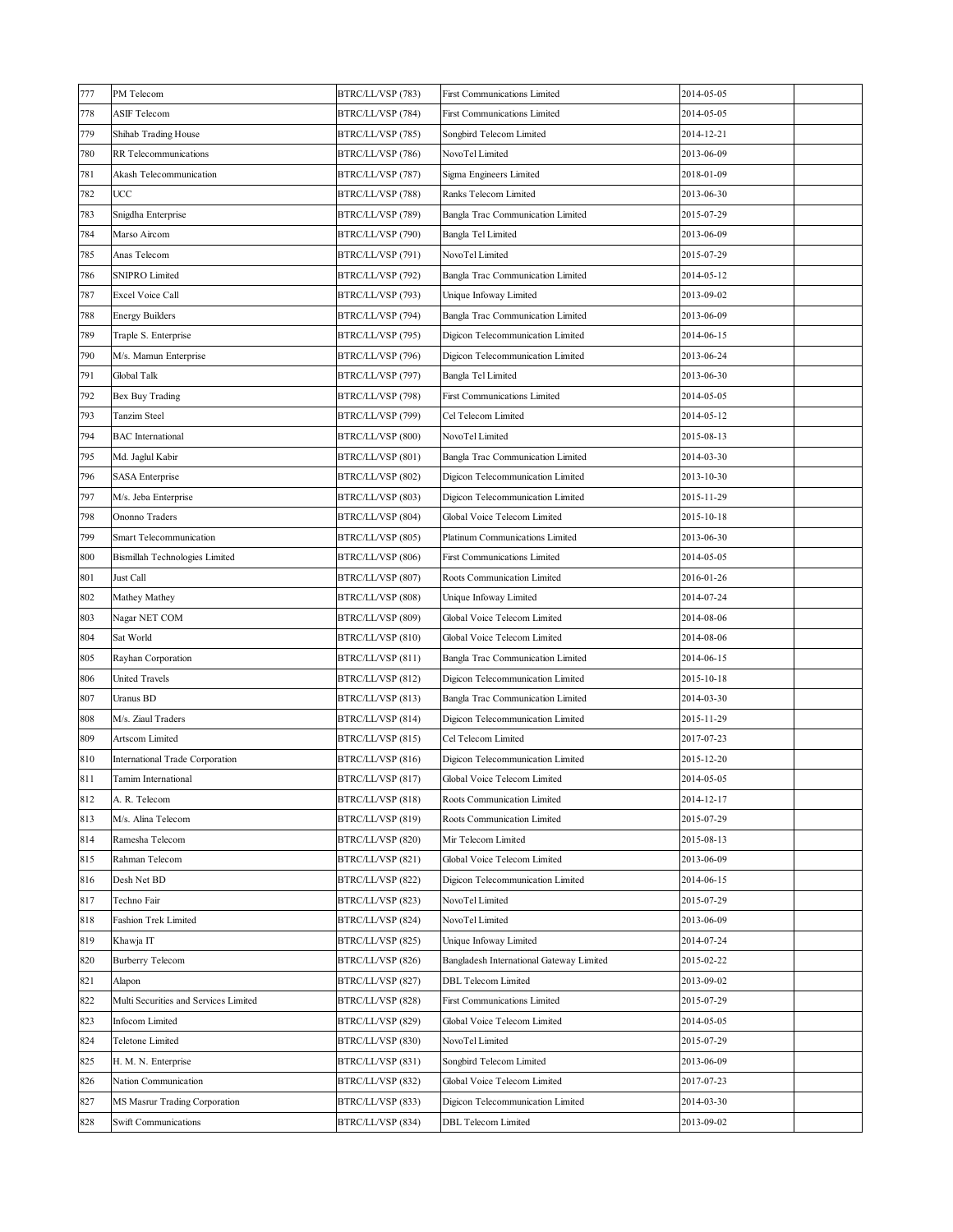| 829 | Dhaka Telecom                                  | BTRC/LL/VSP (835) | Ranks Telecom Limited                         | 2014-05-05 |  |
|-----|------------------------------------------------|-------------------|-----------------------------------------------|------------|--|
| 830 | Tash Trade International                       | BTRC/LL/VSP (836) | Digicon Telecommunication Limited             | 2013-07-09 |  |
| 831 | Zaman Trade International                      | BTRC/LL/VSP (837) | HRC Technologies Limited                      | 2013-07-09 |  |
| 832 | COMMUNICA                                      | BTRC/LL/VSP (838) | Roots Communication Limited                   | 2015-09-01 |  |
| 833 | Sumaiya Petro Corier                           | BTRC/LL/VSP (839) | Global Voice Telecom Limited                  | 2013-06-09 |  |
| 834 | <b>BDIT Solutions</b>                          | BTRC/LL/VSP (840) | Cel Telecom Limited                           | 2016-03-01 |  |
| 835 | M/s. Shafi & Company                           | BTRC/LL/VSP (841) | <b>First Communications Limited</b>           | 2015-11-29 |  |
| 836 | M/s. Sharmin Traders                           | BTRC/LL/VSP (842) | <b>First Communications Limited</b>           | 2015-11-29 |  |
| 837 | Amir Telecom                                   | BTRC/LL/VSP (843) | Unique Infoway Limited                        | 2014-08-06 |  |
| 838 | Center Plus Associates                         | BTRC/LL/VSP (844) | Global Voice Telecom Limited                  | 2017-07-23 |  |
| 839 | Anwar Enterprise                               | BTRC/LL/VSP (845) | HRC Technologies Limited                      | 2015-07-29 |  |
| 840 | Planet Engineer's & Telecommunications Limited | BTRC/LL/VSP (846) | Digicon Telecommunication Limited             | 2016-01-14 |  |
| 841 | Dream Bangladesh                               | BTRC/LL/VSP (847) | Unique Infoway Limited                        | 2014-01-08 |  |
| 842 | CARE-4 Communication                           | BTRC/LL/VSP (848) | Unique Infoway Limited                        | 2015-09-01 |  |
| 843 | Fuksa Telecommunication                        | BTRC/LL/VSP (849) | Unique Infoway Limited                        | 2014-01-08 |  |
| 844 | G. Voice Communication                         | BTRC/LL/VSP (850) | Unique Infoway Limited                        | 2014-01-08 |  |
| 845 | Shimin Telecom                                 | BTRC/LL/VSP (851) | Sigma Engineers Limited                       | 2014-03-05 |  |
| 846 | Farhan Trade International                     | BTRC/LL/VSP (852) | Global Voice Telecom Limited                  | 2014-06-15 |  |
| 847 | M. R. Trading                                  | BTRC/LL/VSP (853) | Global Voice Telecom Limited                  | 2014-05-05 |  |
| 848 | Heritage Corporation                           | BTRC/LL/VSP (854) | Mir Telecom Limited                           | 2014-08-13 |  |
| 849 | Universal Voice Telecom                        | BTRC/LL/VSP (855) | NovoTel Limited                               | 2015-08-13 |  |
| 850 | Royal InfoTech                                 | BTRC/LL/VSP (856) | NovoTel Limited                               | 2014-07-24 |  |
| 851 | <b>MHM IT Solution</b>                         | BTRC/LL/VSP (857) | Bangla Trac Communication Limited             | 2015-09-01 |  |
| 852 | 3G Technologies                                | BTRC/LL/VSP (859) | Bangladesh International Gateway Limited      | 2013-10-30 |  |
| 853 | <b>CDF Communication System</b>                | BTRC/LL/VSP (860) | Digicon Telecommunication Limited             | 2015-11-29 |  |
| 854 | R & R Enterprise                               | BTRC/LL/VSP (861) | Unique Infoway Limited                        | 2017-12-03 |  |
| 855 | Al-Karzan IT Solution                          | BTRC/LL/VSP (862) | Digicon Telecommunication Limited             | 2014-07-24 |  |
| 856 | Desh International                             | BTRC/LL/VSP (863) | Venus Telecom Limited                         | 2017-12-03 |  |
| 857 | Imtize Communication                           | BTRC/LL/VSP (864) | Roots Communication Limited                   | 2014-05-05 |  |
| 858 | Consulting Alliance Bangladesh Limited         | BTRC/LL/VSP (865) | Bangladesh Telecommunications Company Limited | 2013-10-30 |  |
| 859 | ORBIT                                          | BTRC/LL/VSP (866) | Roots Communication Limited                   | 2014-05-05 |  |
| 860 | Saleha Mofiz & sons                            | BTRC/LL/VSP (867) | Sigma Engineers Limited                       | 2014-05-05 |  |
| 861 | Leopard Enterprise                             | BTRC/LL/VSP (868) | NovoTel Limited                               | 2015-07-29 |  |
| 862 | Maf Link International                         | BTRC/LL/VSP (869) | Unique Infoway Limited                        | 2015-09-01 |  |
| 863 | Arbim Techo Limited                            | BTRC/LL/VSP (870) | Global Voice Telecom Limited                  | 2017-01-01 |  |
| 864 | Mohanagar International                        | BTRC/LL/VSP (871) | Digicon Telecommunication Limited             | 2013-10-30 |  |
| 865 | <b>Blitz Technologies</b>                      | BTRC/LL/VSP (872) | Ranks Telecom Limited                         | 2013-10-30 |  |
| 866 | Global Link                                    | BTRC/LL/VSP (873) | Global Voice Telecom Limited                  | 2017-07-23 |  |
| 867 | SKY NET BD                                     | BTRC/LL/VSP (874) | Unique Infoway Limited                        | 2014-08-06 |  |
| 868 | Global Web Bengal                              | BTRC/LL/VSP (875) | Mir Telecom Limited                           | 2014-12-17 |  |
| 869 | SEIL International                             | BTRC/LL/VSP (876) | Global Voice Telecom Limited                  | 2013-11-13 |  |
| 870 | Smooth Telecommunication                       | BTRC/LL/VSP (877) | Global Voice Telecom Limited                  | 2014-01-28 |  |
| 871 | Matrix Telecom                                 | BTRC/LL/VSP (878) | Unique Infoway Limited                        | 2015-09-01 |  |
| 872 | Exim Trade International                       | BTRC/LL/VSP (879) | Venus Telecom Limited                         | 2017-07-23 |  |
| 873 | Voicenet System Limited                        | BTRC/LL/VSP (880) | <b>BG</b> Tel Limited                         | 2014-06-15 |  |
| 874 | Engineers & Associates                         | BTRC/LL/VSP (881) | Bangla Trac Communication Limited             | 2015-10-04 |  |
| 875 | Dynamic Trading                                | BTRC/LL/VSP (882) | Mos5 Tel Limited                              | 2017-09-05 |  |
| 876 | M.R. Business Center                           | BTRC/LL/VSP (883) | Roots Communication Limited                   | 2014-05-05 |  |
| 877 | S.R. Enterprise                                | BTRC/LL/VSP (884) | NovoTel Limited                               | 2017-12-03 |  |
| 878 | Jalal Traders                                  | BTRC/LL/VSP (885) | Digicon Telecommunication Limited             | 2017-03-29 |  |
| 879 | M/s. SHOWKAT CONSTRUCTION                      | BTRC/LL/VSP (886) | Ranks Telecom Limited                         | 2013-10-30 |  |
| 880 | <b>Bismillah Telecom Services</b>              | BTRC/LL/VSP (887) | Global Voice Telecom Limited                  | 2015-02-16 |  |